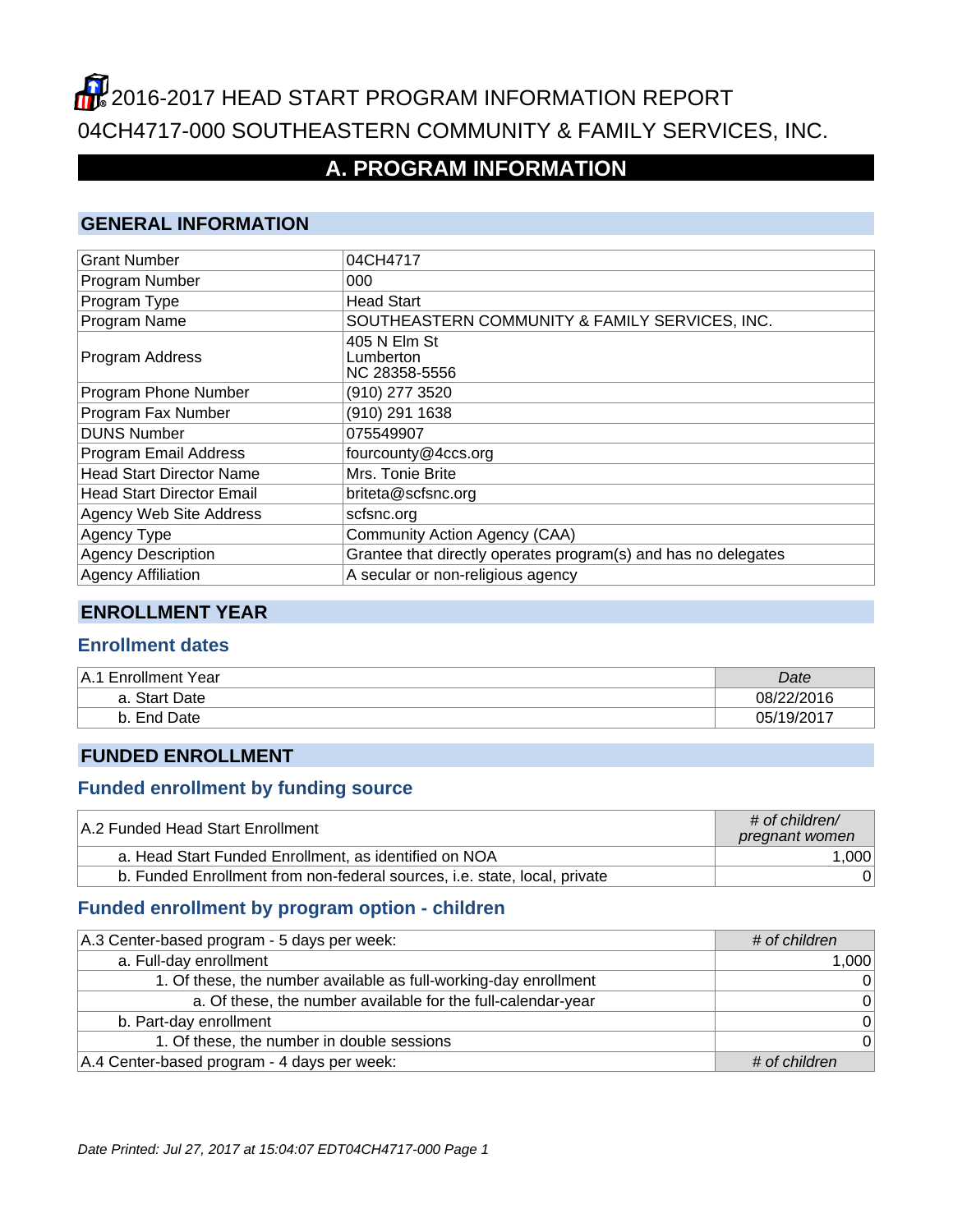| a. Full-day enrollment                                           | 0              |
|------------------------------------------------------------------|----------------|
| b. Part-day enrollment                                           | 0              |
| 1. Of these, the number in double sessions                       | 0 <sup>1</sup> |
| A.5 Home-based program                                           | $\Omega$       |
| A.6 Combination option program                                   | $\Omega$       |
| A.7 Family child care option                                     | $\Omega$       |
| a. Of these, the number available as full-working-day enrollment | $\Omega$       |
| 1. Of the these, the number available for the full-calendar-year | 0              |
| A.8 Locally designed option                                      | 0              |

### **Funded enrollment at child care partner**

|                                                                                                                               | # of children |
|-------------------------------------------------------------------------------------------------------------------------------|---------------|
| A.10 Funded enrollment at child care partners in the center-based program option                                              |               |
| A.11 Total funded enrollment at child care partners (A.10, center-based partner and A.7,<br>family child care program option) |               |

### **CLASSES**

#### **Classes**

|                                                   | # of classes |
|---------------------------------------------------|--------------|
| A.12 Total number of classes operated             |              |
| a. Of these, the number of double session classes |              |

## **CUMULATIVE ENROLLMENT**

### **Children by age**

| A.13 Children by age: | # of children<br>at enrollment |
|-----------------------|--------------------------------|
| a. Under 1 year       | $0^{\circ}$                    |
| b. 1 year old         | 0                              |
| c. 2 years old        | 0                              |
| d. 3 years old        | 417                            |
| e. 4 years old        | 923                            |
| f. 5 years and older  | 0                              |

## **Total cumulative enrollment**

|                                  | $\#$ of children<br>pregnant women |
|----------------------------------|------------------------------------|
| A.15 Total cumulative enrollment | <b>340</b>                         |

## **Type of eligibility**

| A.16 Report each enrollee only once by primary type of eligibility: | # of children |
|---------------------------------------------------------------------|---------------|
| a. Income below 100% of federal poverty line                        | 1.062         |
| b. Public assistance such as TANF, SSI                              | 214           |
| c. Status as a foster child - # children only                       | 16            |
| d. Status as homeless                                               | $6 \mid$      |
| e. Over income                                                      | 42            |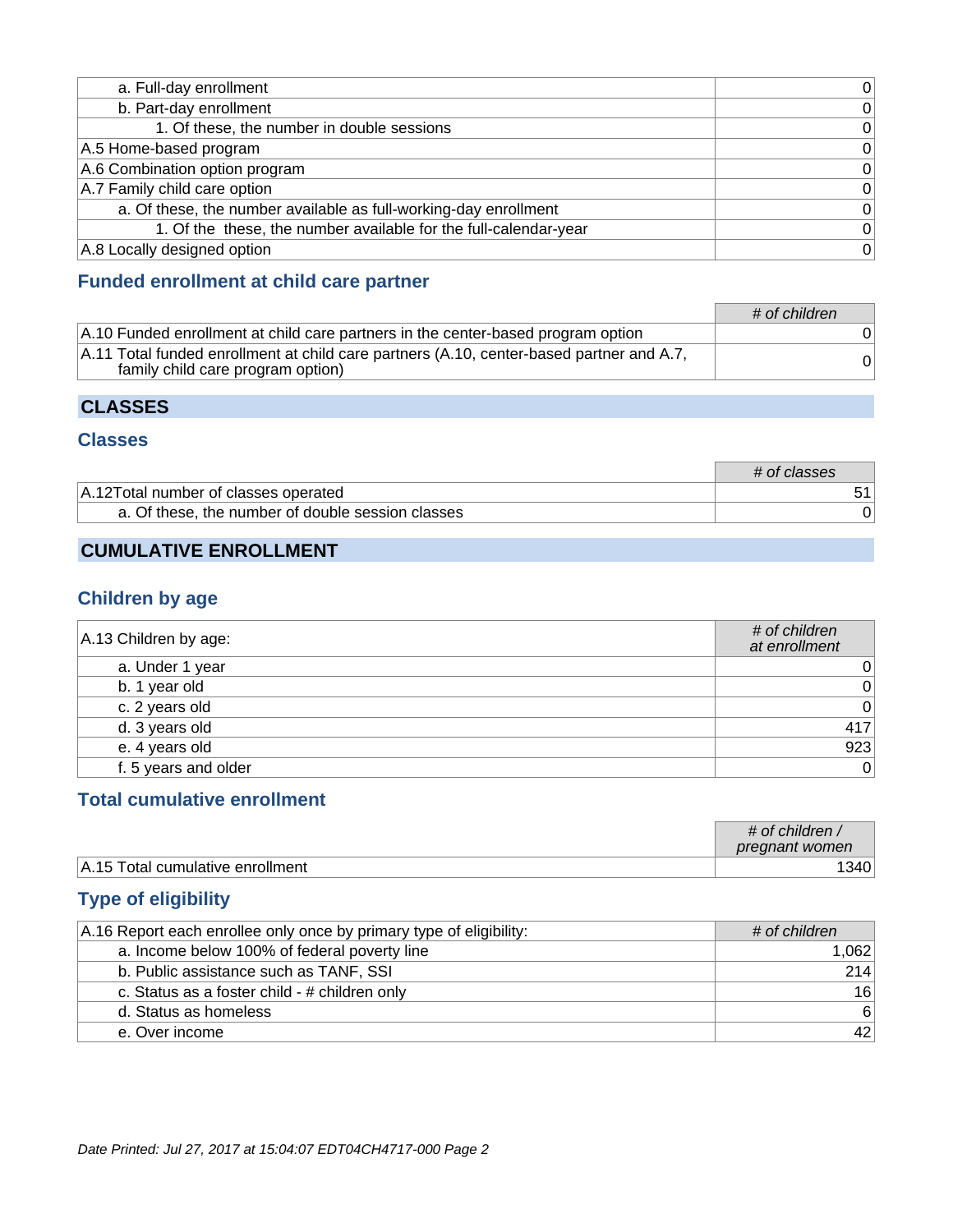# of children

f. Number of children exceeding the allowed over income enrollment (as noted below) with family incomes between 100% and 130% of the federal poverty line <sup>0</sup>

A.17 If the program serves enrollees under A.16.f, specify how the program has demonstrated that all incomeeligible children in their area are being served.

Specify:

#### **Prior enrollment**

| A.18 Enrolled in Head Start or Early Head Start for: | # of children |
|------------------------------------------------------|---------------|
| a. The second year                                   |               |
| b. Three or more years                               |               |

#### **Transition and Turnover**

|                                                                                                                                                                                                   | # of children |
|---------------------------------------------------------------------------------------------------------------------------------------------------------------------------------------------------|---------------|
| A.19 Total number of preschool children who left the program any time after classes or<br>home visits began and did not re-enroll                                                                 | 367           |
| a. Of the preschool children who left the program during the program year, the<br>number of preschool children who were enrolled less than 45 days                                                | 235           |
| A.19.b. Of the number of preschool children enrolled in Head Start at the end of the current<br>enrollment year, the number projected to be entering kindergarten in the following<br>school year | 631           |

#### **Child care subsidy**

|                                                                                          | $\#$ of children<br>at end of<br>enrollment year |  |
|------------------------------------------------------------------------------------------|--------------------------------------------------|--|
| A.24. The number of enrolled children for whom the program received a child care subsidy |                                                  |  |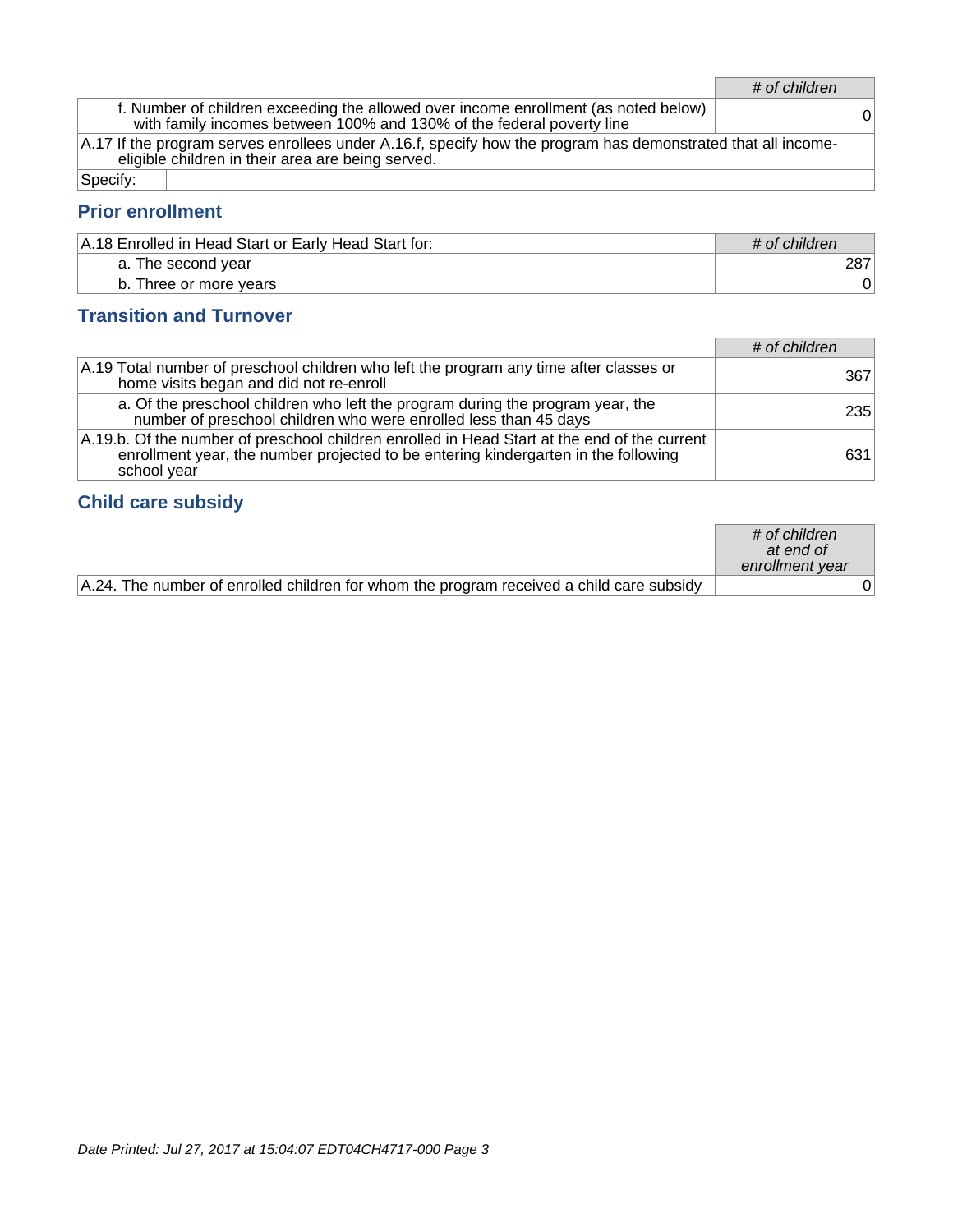## **Race and Ethnicity**

|                                                                                             | # of children                       |                                         |
|---------------------------------------------------------------------------------------------|-------------------------------------|-----------------------------------------|
| A.25 Race and Ethnicity                                                                     | (1)<br>Hispanic or<br>Latino origin | (2)<br>Non-Hispanic or<br>Latino origin |
| a. American Indian or Alaska Native                                                         |                                     | 228                                     |
| b. Asian                                                                                    |                                     | 0                                       |
| c. Black or African American                                                                |                                     | 795                                     |
| d. Native Hawaiian or other Pacific Islander                                                |                                     | 0                                       |
| e. White                                                                                    |                                     | 121                                     |
| f. Biracial/Multi-racial                                                                    |                                     | 63                                      |
| g. Other                                                                                    | 130                                 | 0                                       |
| 1. Explain: Families of Hispanic descent were unable to identify with race/ethnicity listed |                                     |                                         |
| h. Unspecified                                                                              | 3                                   | $\Omega$                                |
| 1. Explain: Families of Hispanic descent were unable to identify with race/ethnicity listed |                                     |                                         |

## **Primary language of family at home**

| A.26 Primary language of family at home:                          | # of children |
|-------------------------------------------------------------------|---------------|
| a. English                                                        | 1,207         |
| b. Spanish                                                        | 133           |
| c. Native Central American, South American, and Mexican Languages | 0             |
| d. Caribbean Languages                                            | 0             |
| e. Middle Eastern & South Asian Languages                         | $\mathbf 0$   |
| f. East Asian Languages                                           | $\mathbf 0$   |
| g. Native North American/Alaska Native Languages                  | 0             |
| h. Pacific Island Languages                                       | $\mathbf 0$   |
| i. European & Slavic Languages                                    | $\mathbf 0$   |
| j. African Languages                                              | $\mathbf 0$   |
| k. Other                                                          | $\mathbf 0$   |
| I. Unspecified                                                    | 0             |

## **TRANSPORTATION**

#### **Transportation services**

| A.27 Does the program provide transportation to some or all of the enrolled children either<br>directly or through a formal contractual agreement with a transportation provider? | Yesl          |
|-----------------------------------------------------------------------------------------------------------------------------------------------------------------------------------|---------------|
|                                                                                                                                                                                   | # of children |
| a. Number of children for whom transportation is provided                                                                                                                         | 1.000         |

#### **Buses**

|                                                                                                                                                                                   | # of buses owned |
|-----------------------------------------------------------------------------------------------------------------------------------------------------------------------------------|------------------|
| A.28 Total number of buses owned by the program that were purchased with ACF grant<br>funds and are currently used to support program operations, regardless of year<br>purchased |                  |
| a. Of these, the number of buses purchased since last year's PIR was reported                                                                                                     |                  |
| A.29 Are any of the buses used by the program leased by the program itself?                                                                                                       | No!              |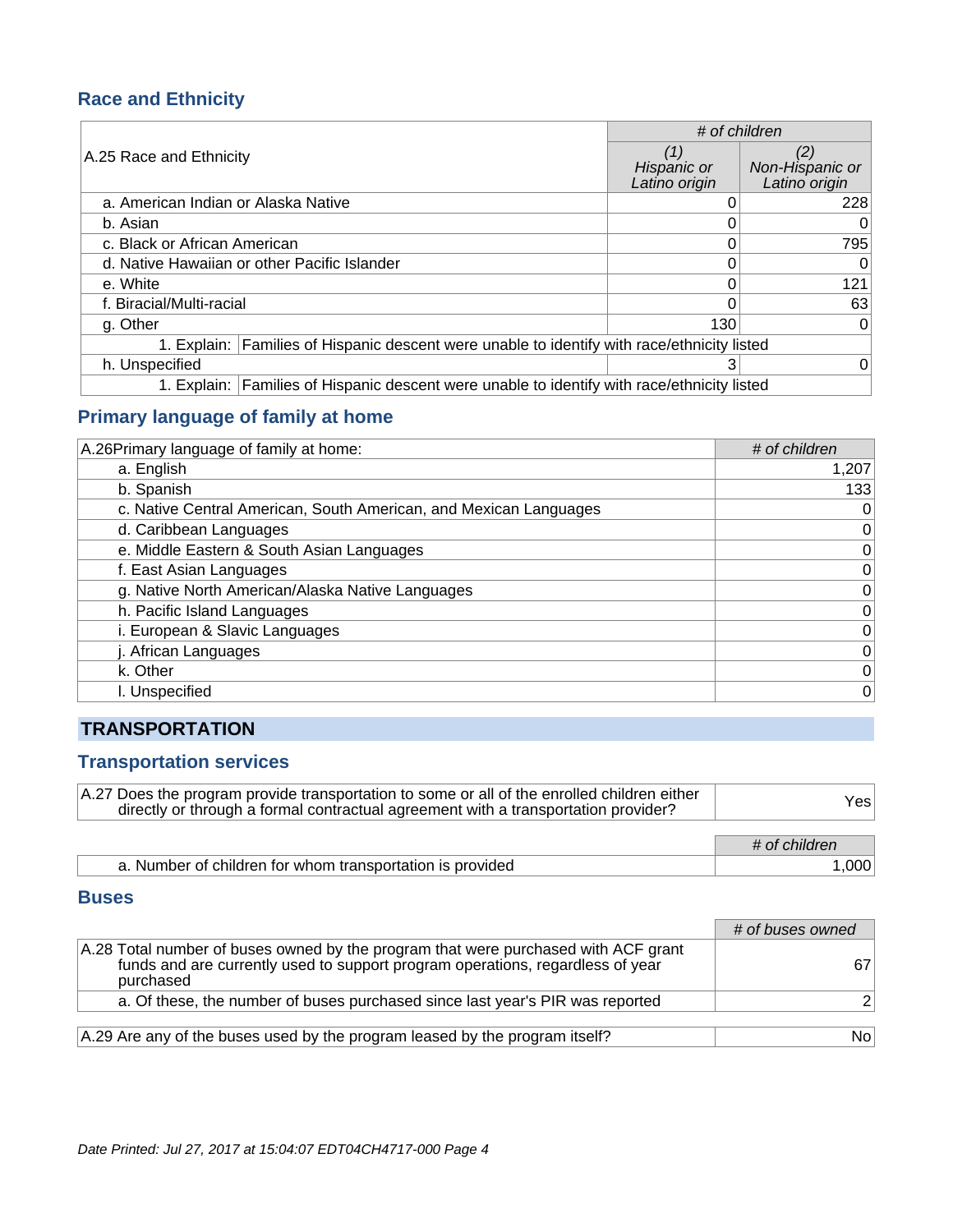## **RECORD KEEPING**

## **Management Information Systems**

| A.30 Does your program use a management information system to track enrollees,<br>program services, characteristics of families, and information on program staff? |                  | Yesl      |
|--------------------------------------------------------------------------------------------------------------------------------------------------------------------|------------------|-----------|
| Name/title                                                                                                                                                         | Locally designed | Web Based |
| ChildPlus/ChildPlus.net                                                                                                                                            | No               | Yes⊺      |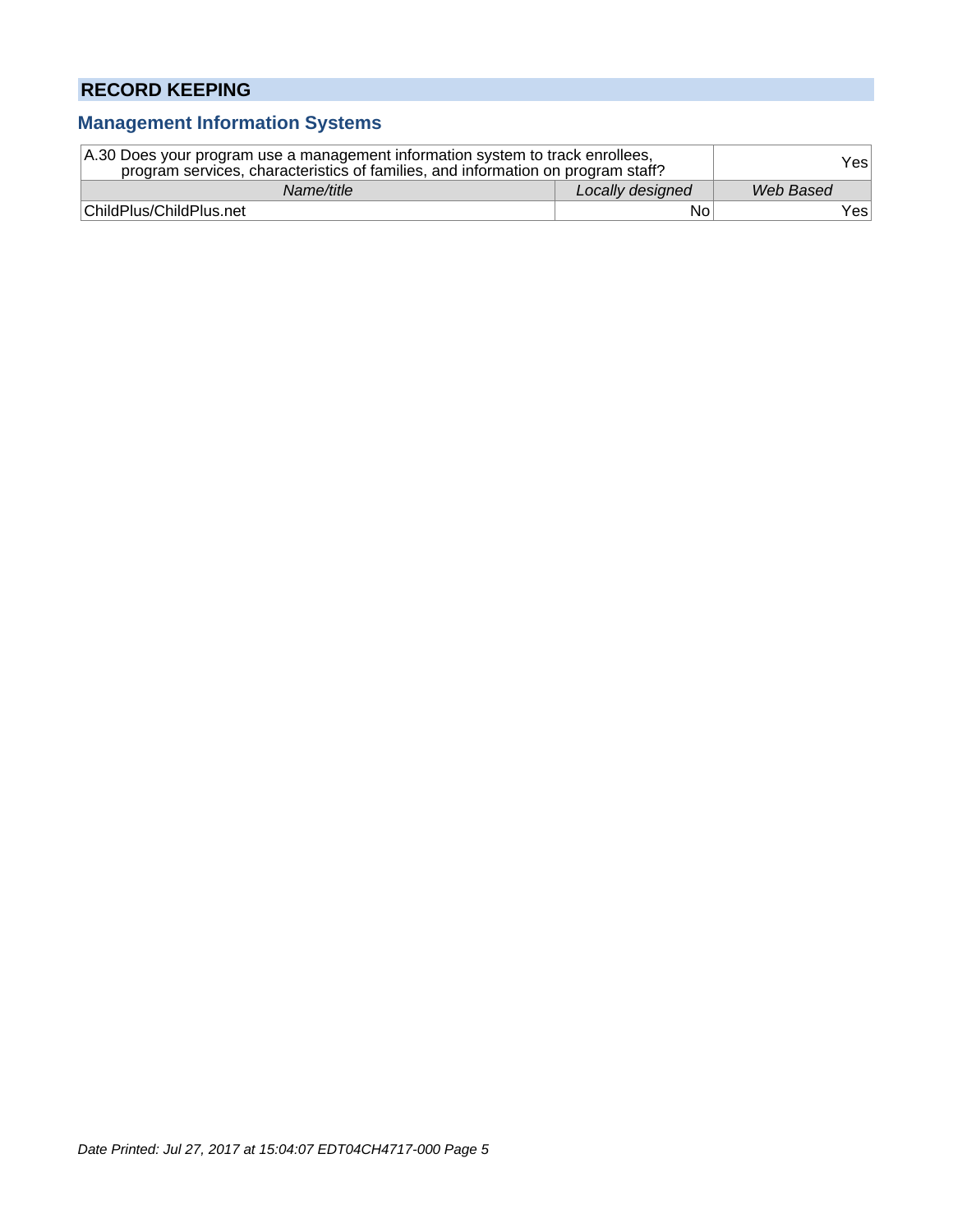# **B. PROGRAM STAFF & QUALIFICATIONS**

## **TOTAL STAFF Staff by Type**

|                                                                                                                   | # of Head Start $\mid$ # of contracted<br>staff | staff          |
|-------------------------------------------------------------------------------------------------------------------|-------------------------------------------------|----------------|
| B.1 Total number of staff members, regardless of the funding source for their<br>salary or number of hours worked | 181                                             |                |
| a. Of these, the number who are current or former Head Start or Early<br><b>Head Start parents</b>                | 89                                              | 0              |
| b. Of these, the number who left since last year's PIR was reported                                               | 33                                              | 0              |
| 1. Of these, the number who were replaced                                                                         | 25                                              | $\overline{0}$ |

#### **TOTAL VOLUNTEERS**

#### **Volunteers by Type**

|                                                                                                             | # of volunteers |
|-------------------------------------------------------------------------------------------------------------|-----------------|
| B.2 Number of persons providing any volunteer services to the program since last year's PIR<br>was reported | 1.417           |
| a. Of these, the number who are current or former Head Start or Early Head Start parents                    | 1,056           |

#### **MANAGEMENT STAFF**

#### **Coordination of services**

| B.4 On average, the number of hours per week services managers spend coordinating<br>services: | Average # of<br>hours per week |
|------------------------------------------------------------------------------------------------|--------------------------------|
| a. Child Development & Education Manager                                                       | 15 <sub>1</sub>                |
| b. Health Services Manager                                                                     | 25                             |
| c. Family & Community Partnerships Manager                                                     | 15                             |
| d. Disability Services Manager                                                                 | 24                             |

### **CHILD DEVELOPMENT STAFF**

## **Child Development Staff Qualifications - Preschool Classroom and Assistant Teachers (HS and Migrant Programs)**

|                                                                   | # of<br>Classroom<br>Teachers | # of<br>Assistant<br>Teachers |
|-------------------------------------------------------------------|-------------------------------|-------------------------------|
| B.5 Total number of preschool child development staff by position | 5 <sup>1</sup>                |                               |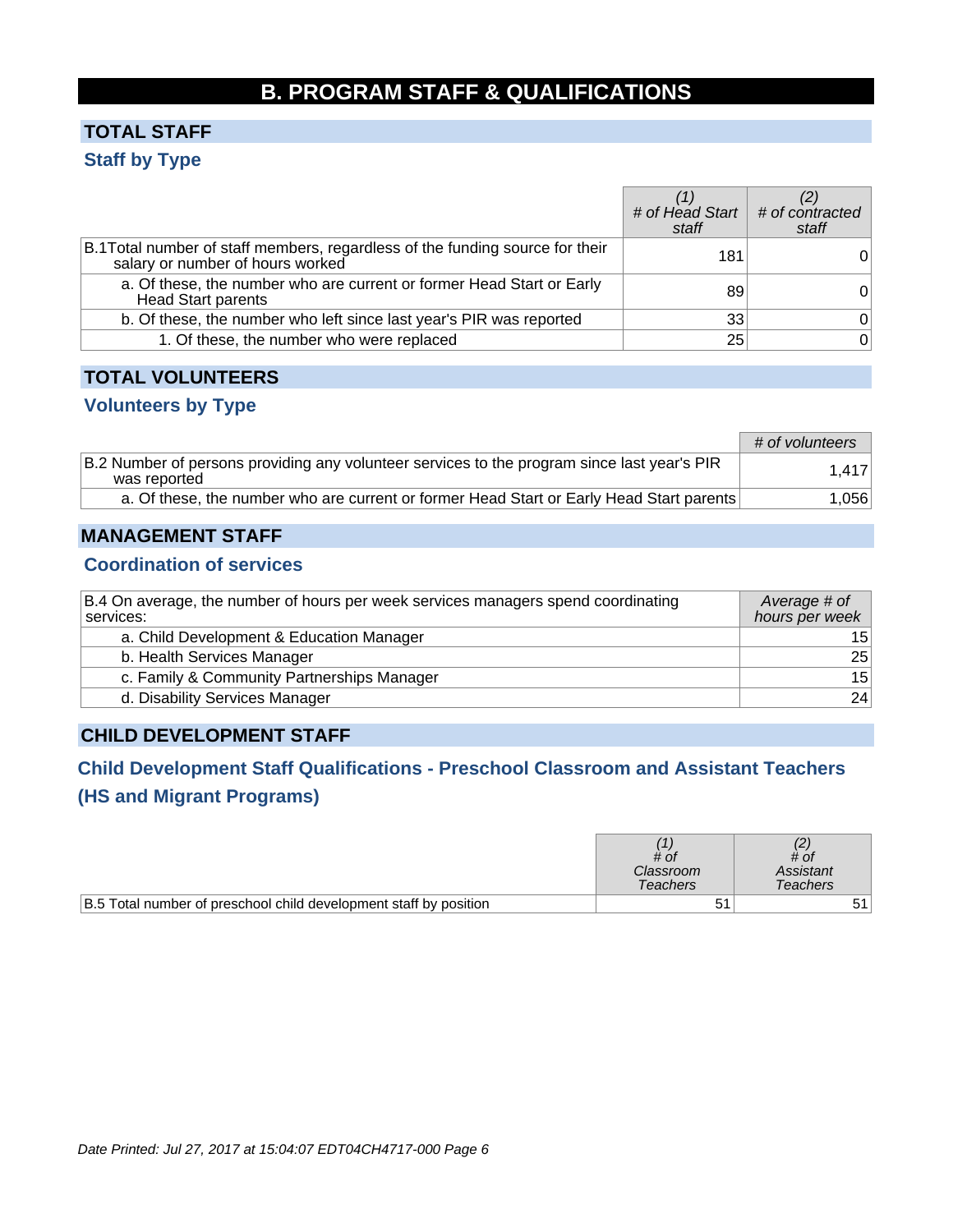|                                                                                                                                             | # of<br>Classroom<br>Teachers | $\begin{smallmatrix} (2) \ \# \text{ of } \end{smallmatrix}$<br>Assistant<br>Teachers |
|---------------------------------------------------------------------------------------------------------------------------------------------|-------------------------------|---------------------------------------------------------------------------------------|
| Of the number of preschool child development staff by position, the number with<br>the following degrees or credentials:                    |                               |                                                                                       |
| a. An advanced degree in:                                                                                                                   |                               |                                                                                       |
| 1. Early childhood education                                                                                                                |                               |                                                                                       |
| 2. Any field and coursework equivalent to a major relating to early childhood<br>education, with experience teaching preschool-age children |                               | 0                                                                                     |

|                                                                                                                                                 | # of<br>Classroom<br>Teachers | (2)<br># of<br>Assistant<br>Teachers |
|-------------------------------------------------------------------------------------------------------------------------------------------------|-------------------------------|--------------------------------------|
| Of the number of preschool child development staff by position, the number with<br>the following degrees or credentials:                        |                               |                                      |
| b. A baccalaureate degree in:                                                                                                                   |                               |                                      |
| 1. Early childhood education                                                                                                                    | 24                            |                                      |
| 2. Any field and coursework equivalent to a major relating to early childhood<br>education with experience teaching preschool-age children      | 23                            | 3                                    |
| 3. Any field and has been admitted into and is supported by the Teach for<br>America program and passed a rigorous early childhood content exam |                               | 0                                    |
| Of the preschool child development staff with a baccalaureate degree in<br>B.5.b.1 through B.5.b.3 above, the number enrolled in:               |                               |                                      |
| 4. Advanced degree in early childhood education or in any field and<br>coursework equivalent to a major relating to early childhood education   |                               |                                      |

|                                                                                                                                                                                  | $#$ of<br>Classroom<br><b>Teachers</b> | $^{(2)}_{\# \text{of}}$<br>Assistant<br><b>Teachers</b> |
|----------------------------------------------------------------------------------------------------------------------------------------------------------------------------------|----------------------------------------|---------------------------------------------------------|
| Of the number of preschool child development staff by position, the number with<br>the following degrees or credentials:                                                         |                                        |                                                         |
| c. An associate degree in:                                                                                                                                                       |                                        |                                                         |
| 1. Early childhood education                                                                                                                                                     |                                        | 45                                                      |
| 2. A field related to early childhood education and coursework equivalent to<br>a major relating to early childhood education with experience teaching<br>preschool-age children |                                        |                                                         |
| Of the preschool child development staff with an associate degree in B.5.c.1<br>and B.5.c.2 above, the number enrolled in:                                                       |                                        |                                                         |
| 3. A baccalaureate degree program in early childhood education or in any field and coursework equivalent to a major relating to early childhood<br>education                     |                                        |                                                         |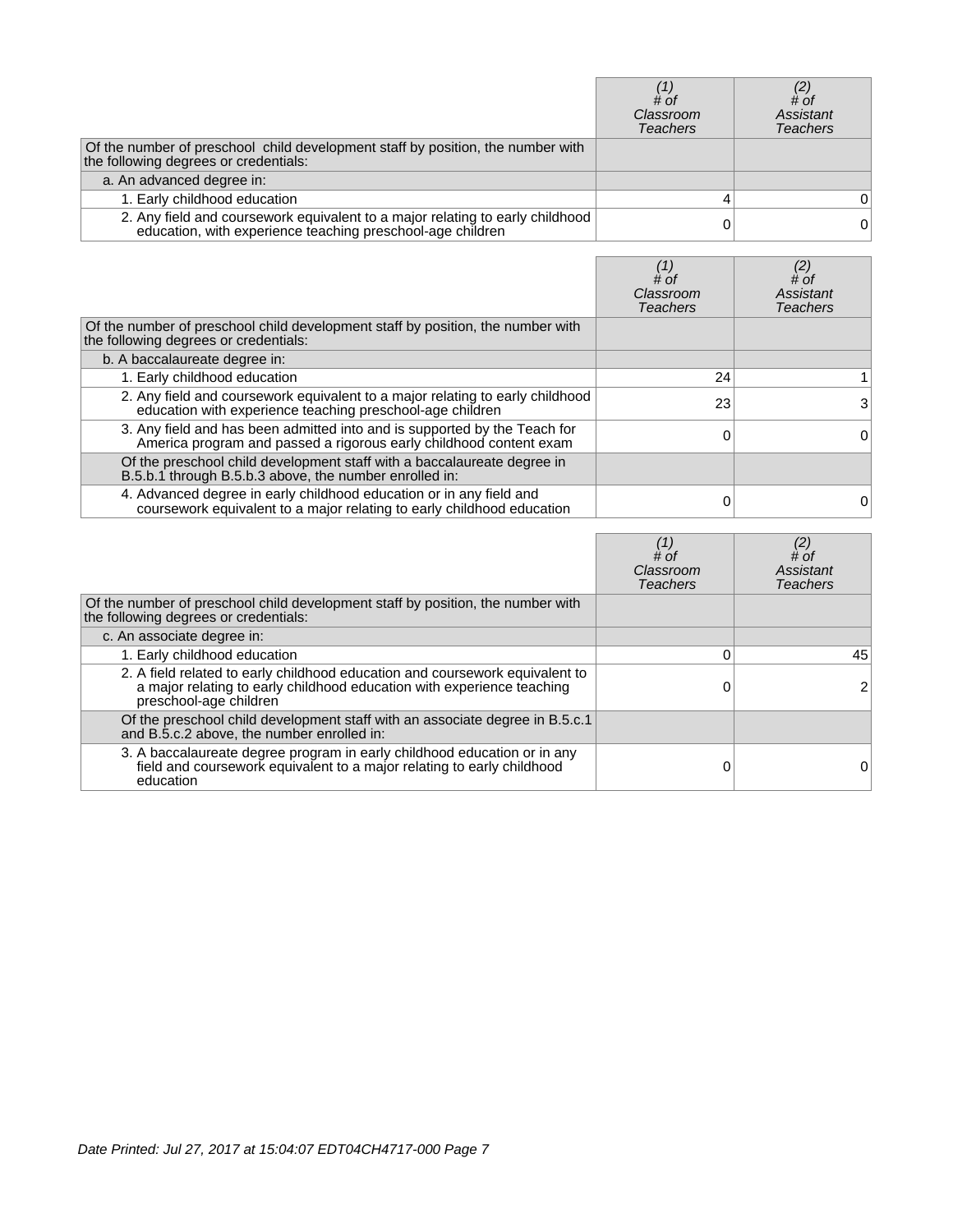|                                                                                                                                                                                                                                                                                                     | (1)<br># of<br>Classroom<br>Teachers | (2)<br># of<br>Assistant<br>Teachers |
|-----------------------------------------------------------------------------------------------------------------------------------------------------------------------------------------------------------------------------------------------------------------------------------------------------|--------------------------------------|--------------------------------------|
| Of the number of preschool child development staff by position, the number with<br>the following credentials:                                                                                                                                                                                       |                                      |                                      |
| d. A Child Development Associate (CDA) credential or state-awarded<br>preschool, infant/toddler, family child care or home-based certification,<br>credential, or licensure that meets or exceeds CDA requirements                                                                                  | 0                                    |                                      |
| 1. Of these, a Child Development Associate (CDA) credential or state-<br>awarded preschool, infant/toddler, family child care or home-based<br>certification, credential, or licensure that meets or exceeds CDA<br>requirements and that is appropriate to the option in which they are<br>working |                                      |                                      |
| Of the preschool child development staff with the credentials in B.5.d above,<br>the number enrolled in:                                                                                                                                                                                            |                                      |                                      |
| 2. A baccalaureate degree program in early childhood education or in any<br>field and coursework equivalent to a major relating to early childhood<br>education                                                                                                                                     | 0                                    |                                      |
| 3. An associate degree program in early childhood education or in a related<br>field and coursework equivalent to a major relating to early childhood<br>education                                                                                                                                  | 0                                    | O                                    |

|                                                                                                                                                                                                                                                                                                     | $#$ of<br>Classroom<br><b>Teachers</b> | (2)<br># of<br>Assistant<br>Teachers |
|-----------------------------------------------------------------------------------------------------------------------------------------------------------------------------------------------------------------------------------------------------------------------------------------------------|----------------------------------------|--------------------------------------|
| Of the number of preschool child development staff by position:                                                                                                                                                                                                                                     |                                        |                                      |
| e. The number who do not have the qualifications listed in B.5.a through B.5.d                                                                                                                                                                                                                      | O                                      | 0                                    |
| Of the preschool child development staff in B.5.e above, the number enrolled<br>in:                                                                                                                                                                                                                 |                                        |                                      |
| 1. A baccalaureate degree program in early childhood education or in any<br>field and coursework equivalent to a major relating to early childhood<br>education                                                                                                                                     |                                        |                                      |
| 2. An associate degree program in early childhood education or in a related<br>field and coursework equivalent to a major relating to early childhood<br>education                                                                                                                                  |                                        |                                      |
| 3. Any type of Child Development Associate (CDA) credential or state-<br>awarded preschool, infant/toddler, family child care or home-based<br>certification, credential, or licensure that meets or exceeds CDA<br>requirements and that is appropriate to the option in which they are<br>working |                                        |                                      |

|                                                                                                                                                                                                                                                                                                                                                                                                                                                                                                                                                                                                                                                                                                                                                                          | # of classes |
|--------------------------------------------------------------------------------------------------------------------------------------------------------------------------------------------------------------------------------------------------------------------------------------------------------------------------------------------------------------------------------------------------------------------------------------------------------------------------------------------------------------------------------------------------------------------------------------------------------------------------------------------------------------------------------------------------------------------------------------------------------------------------|--------------|
| B.6 Total number of center-based option classes serving preschool-aged children                                                                                                                                                                                                                                                                                                                                                                                                                                                                                                                                                                                                                                                                                          |              |
| B.7 Number of center-based option classes serving preschool-aged children in which at least one teacher<br>(excluding assistant teachers) has one of the following:<br>- An advanced or baccalaureate degree in early childhood education or in any field and coursework<br>equivalent to a major relating to early childhood education with experience teaching pre-school age<br>children, or<br>- A baccalaureate degree and has been admitted into and is supported by the Teach for America<br>program and passed a rigorous early childhood content exam<br>- An associate degree in early childhood education or in a related field and coursework equivalent to a<br>major relating to early childhood education with experience teaching preschool-age children | 51           |

# **Child development staff qualifications - Home-based and FCC**

|                                                         | # of<br>Home-Based<br><b>Visitors</b> | # of<br>Home-Based<br>Visitor<br><i>Supervisors</i> | # of Family<br><b>Child Care</b><br><b>Providers</b> | # of Family<br><b>Child Care</b><br><b>Specialists</b> |
|---------------------------------------------------------|---------------------------------------|-----------------------------------------------------|------------------------------------------------------|--------------------------------------------------------|
| B.9 Total number of child development staff by position |                                       |                                                     |                                                      |                                                        |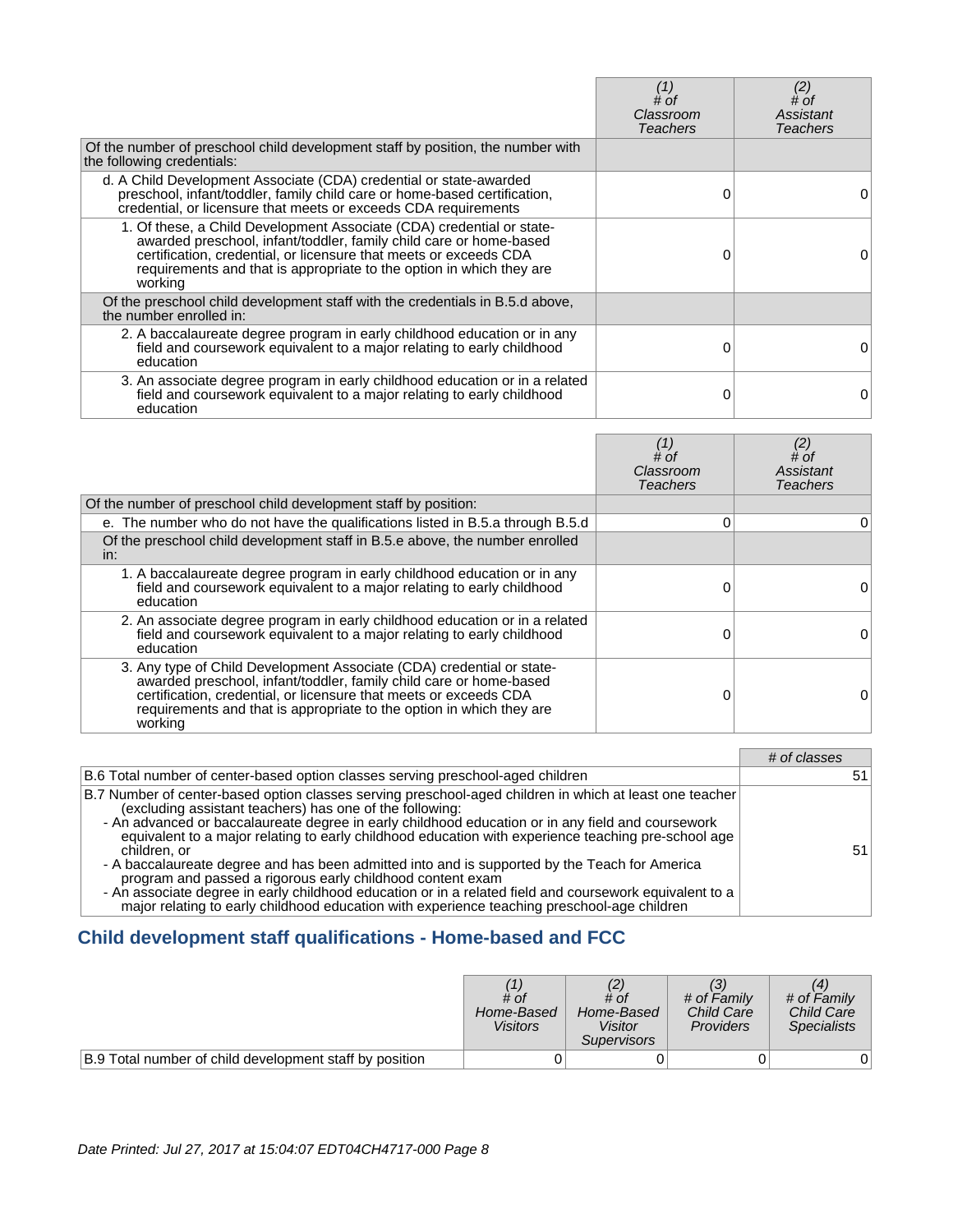|                                                                                                                | # of<br>Home-Based<br><b>Visitors</b> | (2)<br>$#$ of<br>Home-Based<br><b>Visitor</b><br><b>Supervisors</b> | (3)<br># of Family<br><b>Child Care</b><br><b>Providers</b> | (4)<br># of Family<br>Child Care<br><b>Specialists</b> |
|----------------------------------------------------------------------------------------------------------------|---------------------------------------|---------------------------------------------------------------------|-------------------------------------------------------------|--------------------------------------------------------|
| Of the number of child development staff by position, the<br>number with the following degrees or credentials: |                                       |                                                                     |                                                             |                                                        |
| a. An advanced degree in/licensed as:                                                                          |                                       |                                                                     |                                                             |                                                        |
| 1. Social work/ Licensed clinical social worker<br>(LCSW)/ Licensed master social worker (LCMW)                | 0                                     | $\Omega$                                                            | 0                                                           | 0                                                      |
| 2. Marriage and family therapy/ Licensed marriage<br>and family therapist (LMFT)                               |                                       |                                                                     | 0                                                           | 0                                                      |
| 3. Psychology                                                                                                  | 0                                     | 0                                                                   | 0                                                           | 0                                                      |
| 4. Sociology                                                                                                   |                                       | $\Omega$                                                            | $\Omega$                                                    | 0                                                      |
| 5. Human services (include related areas such as<br>child and family services or social services)              | 0                                     | 0                                                                   | $\Omega$                                                    | $\Omega$                                               |
| 6. Nursing plus Nurse Practitioner (NP) license                                                                | 0                                     | 0                                                                   | 0                                                           | 0                                                      |
| 7. Early childhood education                                                                                   | 0                                     | 0                                                                   | $\Omega$                                                    | 0                                                      |
| 8. Other                                                                                                       | 0                                     | $\Omega$                                                            | 0                                                           | 0                                                      |
| Home-Based Visitors:                                                                                           |                                       |                                                                     |                                                             |                                                        |
| Home-Based Visitor Supervisors:                                                                                |                                       |                                                                     |                                                             |                                                        |
| Family Child Care Providers:                                                                                   |                                       |                                                                     |                                                             |                                                        |
| Family Child Care Specialists:                                                                                 |                                       |                                                                     |                                                             |                                                        |

|                                                                                                              | # of<br>Home-Based<br><b>Visitors</b> | (2)<br># of<br>Home-Based<br><b>Visitor</b><br><b>Supervisors</b> | (3)<br># of Family<br><b>Child Care</b><br><b>Providers</b> | (4)<br># of Family<br><b>Child Care</b><br><b>Specialists</b> |
|--------------------------------------------------------------------------------------------------------------|---------------------------------------|-------------------------------------------------------------------|-------------------------------------------------------------|---------------------------------------------------------------|
| Of the number of child development staff by position, the<br>number with the following degrees and licenses: |                                       |                                                                   |                                                             |                                                               |
| b. A baccalaureate degree in:                                                                                |                                       |                                                                   |                                                             |                                                               |
| 1. Social work                                                                                               | $\Omega$                              | 0                                                                 | 0                                                           | 0                                                             |
| 2. Psychology                                                                                                | 0                                     | 0                                                                 | 0                                                           | 0                                                             |
| 3. Sociology                                                                                                 | $\Omega$                              | 0                                                                 | $\Omega$                                                    | 0                                                             |
| 4. Human services (include related areas such as<br>child and family services or social services)            | O                                     |                                                                   | 0                                                           | 0                                                             |
| 5. Nursing plus Registered Nurse (RN) license                                                                | $\Omega$                              | 0                                                                 | $\Omega$                                                    | 0                                                             |
| 6. Early childhood education                                                                                 | 0                                     | 0                                                                 | $\Omega$                                                    | 0                                                             |
| 7. Other                                                                                                     | 0                                     | 0                                                                 | $\Omega$                                                    | 0                                                             |
| Home-Based Visitors:                                                                                         |                                       |                                                                   |                                                             |                                                               |
| Home-Based Visitor Supervisors:                                                                              |                                       |                                                                   |                                                             |                                                               |
| Family Child Care Providers:                                                                                 |                                       |                                                                   |                                                             |                                                               |
| Family Child Care Specialists:                                                                               |                                       |                                                                   |                                                             |                                                               |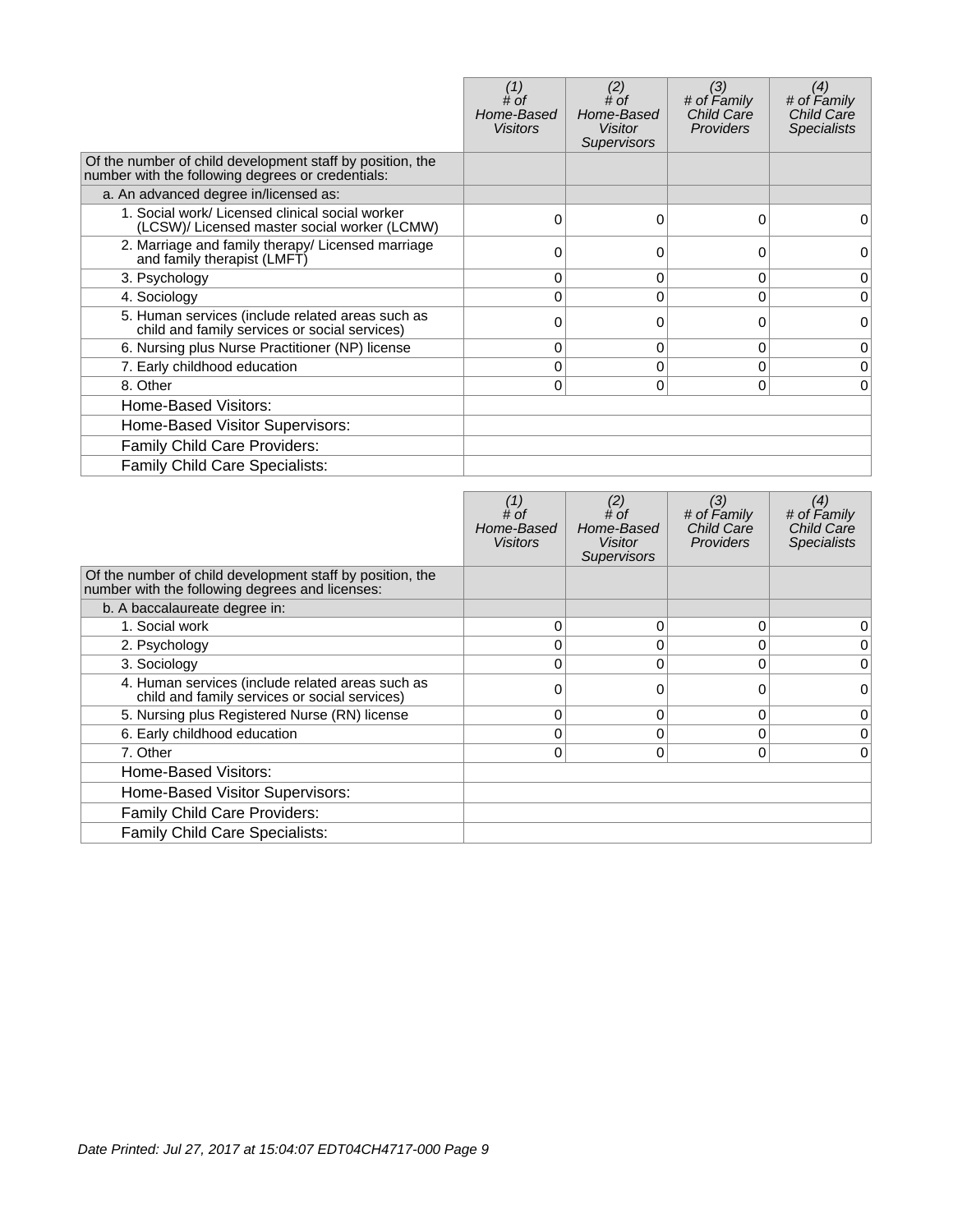|                                                                                                              | # of<br>Home-Based<br><b>Visitors</b> | (2)<br>$#$ of<br>Home-Based<br>Visitor<br><b>Supervisors</b> | (3)<br># of Family<br><b>Child Care</b><br><b>Providers</b> | (4)<br># of Family<br><b>Child Care</b><br><b>Specialists</b> |
|--------------------------------------------------------------------------------------------------------------|---------------------------------------|--------------------------------------------------------------|-------------------------------------------------------------|---------------------------------------------------------------|
| Of the number of child development staff by position, the<br>number with the following degrees and licenses: |                                       |                                                              |                                                             |                                                               |
| c. An associate degree in:                                                                                   |                                       |                                                              |                                                             |                                                               |
| 1. Social work                                                                                               | $\Omega$                              | 0                                                            | $\Omega$                                                    | 0                                                             |
| 2. Psychology                                                                                                |                                       | 0                                                            | 0                                                           | 0                                                             |
| 3. Sociology                                                                                                 | 0                                     | 0                                                            | 0                                                           | 0                                                             |
| 4. Human services (include related areas such as<br>child and family services or social services)            | 0                                     | O                                                            | 0                                                           | 0                                                             |
| 5. Nursing plus Registered Nurse (RN) license                                                                | 0                                     | 0                                                            | $\mathbf{0}$                                                | 0                                                             |
| 6. Early childhood education                                                                                 | 0                                     | 0                                                            | $\mathbf 0$                                                 | 0                                                             |
| 7. Other                                                                                                     | 0                                     | 0                                                            | 0                                                           | $\Omega$                                                      |
| Home-Based Visitors:                                                                                         |                                       |                                                              |                                                             |                                                               |
| Home-Based Visitor Supervisors:                                                                              |                                       |                                                              |                                                             |                                                               |
| Family Child Care Providers:                                                                                 |                                       |                                                              |                                                             |                                                               |
| <b>Family Child Care Specialists:</b>                                                                        |                                       |                                                              |                                                             |                                                               |

|                                                                                                                                                                      | # of<br>Home-Based<br>Visitors | (2)<br># of<br>Home-Based<br>Visitor<br><b>Supervisors</b> | (3)<br># of Family<br><b>Child Care</b><br><b>Providers</b> | (4)<br># of Family<br><b>Child Care</b><br><b>Specialists</b> |
|----------------------------------------------------------------------------------------------------------------------------------------------------------------------|--------------------------------|------------------------------------------------------------|-------------------------------------------------------------|---------------------------------------------------------------|
| Of the number of child development staff by position, the<br>number with the following credentials:                                                                  |                                |                                                            |                                                             |                                                               |
| d. License, certification, or credential held:                                                                                                                       |                                |                                                            |                                                             |                                                               |
| 1. Nursing, non-RN, i.e. LPN, CNA, etc.                                                                                                                              | 0                              | 0                                                          | 0                                                           | 0                                                             |
| 2. Family development credential (FDC)                                                                                                                               |                                | $\Omega$                                                   | 0                                                           | 0                                                             |
| 3. Child development associate credential (CDA)                                                                                                                      |                                | $\Omega$                                                   | 0                                                           | $\Omega$                                                      |
| 4. State-awarded certification, credential, or license<br>appropriate to the option in which they are working,<br>i.e. home-based option or family child care option |                                | $\Omega$                                                   | 0                                                           | 0                                                             |
| 5. Other                                                                                                                                                             | 0                              | 0                                                          | 0                                                           | $\overline{0}$                                                |
| Home-Based Visitors:                                                                                                                                                 |                                |                                                            |                                                             |                                                               |
| Home-Based Visitor Supervisors:                                                                                                                                      |                                |                                                            |                                                             |                                                               |
| <b>Family Child Care Providers:</b>                                                                                                                                  |                                |                                                            |                                                             |                                                               |
| Family Child Care Specialists:                                                                                                                                       |                                |                                                            |                                                             |                                                               |

|                                                                                   | # of Home-<br><b>Based Visitors</b> | (2)<br># of Home-<br><b>Based Visitor</b><br><b>Supervisors</b> | (3)<br># of Family<br><b>Child Care</b><br><b>Providers</b> | (4)<br># of Family<br>Child Care<br><b>Specialists</b> |
|-----------------------------------------------------------------------------------|-------------------------------------|-----------------------------------------------------------------|-------------------------------------------------------------|--------------------------------------------------------|
| Of the number of child development staff by position:                             |                                     |                                                                 |                                                             |                                                        |
| e. The number who do not have the qualifications listed<br>in B.9.a through B.9.d |                                     |                                                                 |                                                             |                                                        |
| Of the child development staff in B.9.e above, the number<br>enrolled in:         |                                     |                                                                 |                                                             |                                                        |
| 1. An advanced degree or license                                                  |                                     |                                                                 | O                                                           | 0                                                      |
| 2. A baccalaureate degree                                                         |                                     |                                                                 | 0                                                           | $\Omega$                                               |
| 3. An associate degree                                                            |                                     |                                                                 | 0                                                           | $\Omega$                                               |
| 4. Studies leading to a non-degree license, certificate,<br>or credential         |                                     |                                                                 |                                                             | $\Omega$                                               |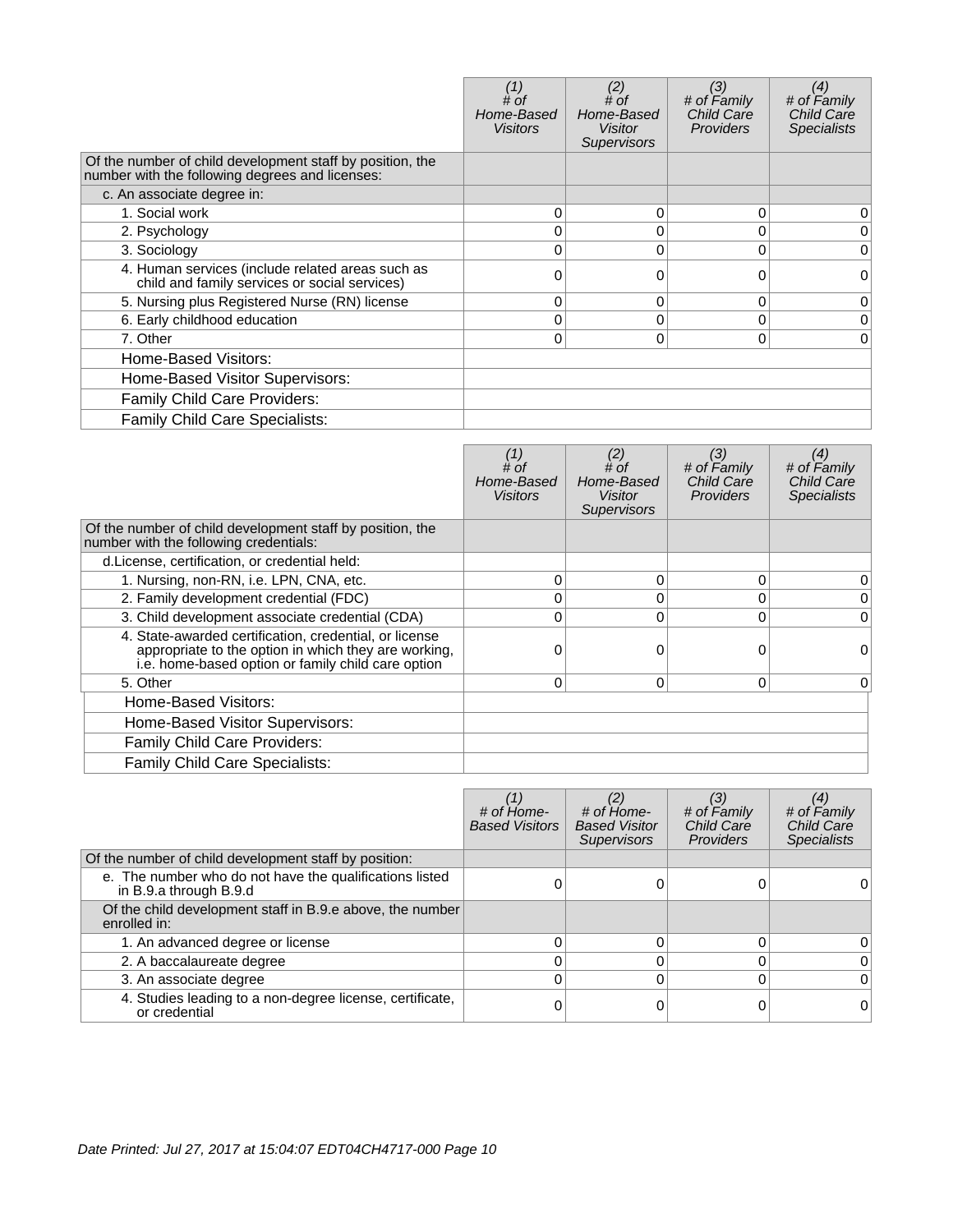## **NON-SUPERVISORY CHILD DEVELOPMENT STAFF**

## **Child development staff - ethnicity and race**

|                                              | # of non-supervisory<br>child development staff |                                      |  |  |
|----------------------------------------------|-------------------------------------------------|--------------------------------------|--|--|
| B.12 Race and Ethnicity:                     | Hispanic or<br>Latino origin                    | Non-Hispanic or<br>Non-Latino origin |  |  |
| a. American Indian or Alaska Native          |                                                 | 12.                                  |  |  |
| b. Asian                                     |                                                 | 0                                    |  |  |
| c. Black or African American                 |                                                 | 72                                   |  |  |
| d. Native Hawaiian or other Pacific Islander |                                                 | 0                                    |  |  |
| e. White                                     |                                                 | 18                                   |  |  |
| f. Biracial/Multi-racial                     |                                                 | 0                                    |  |  |
| g. Other                                     |                                                 | 0                                    |  |  |
| h. Unspecified                               |                                                 | 0                                    |  |  |

#### **Child development staff - language**

|                                                                                                           | # of non-supervisory<br>child development<br>staff |
|-----------------------------------------------------------------------------------------------------------|----------------------------------------------------|
| B.13 The number who are proficient in a language(s) other than English                                    |                                                    |
| a. Of these, the number who are proficient in more than one language other than<br>English                | 0                                                  |
| B.14 Language groups in which staff are proficient                                                        | # of non-supervisory<br>child development<br>staff |
| a. Spanish                                                                                                |                                                    |
| b. Native Central American, South American, and Mexican Languages (e.g., Mixteco,<br>Quichean.)           | 0                                                  |
| c. Caribbean Languages (e.g., Haitian-Creole, Patois)                                                     | 0                                                  |
| d. Middle Eastern & South Asian Languages (e.g., Arabic, Hebrew, Hindi, Urdu,<br>Bengali)                 | 0                                                  |
| e. East Asian Languages (e.g., Chinese, Vietnamese, Tagalog)                                              | 0                                                  |
| f. Native North American/Alaska Native Languages                                                          | 0                                                  |
| g. Pacific Island Languages (e.g., Palauan, Fijian)                                                       | 0                                                  |
| h. European & Slavic Languages (e.g., German, French, Italian, Croatian, Yiddish,<br>Portuguese, Russian) | 0                                                  |
| i. African Languages (e.g., Swahili, Wolof)                                                               | 0                                                  |
| j. Other                                                                                                  | 0                                                  |
| k. Unspecified                                                                                            | 0                                                  |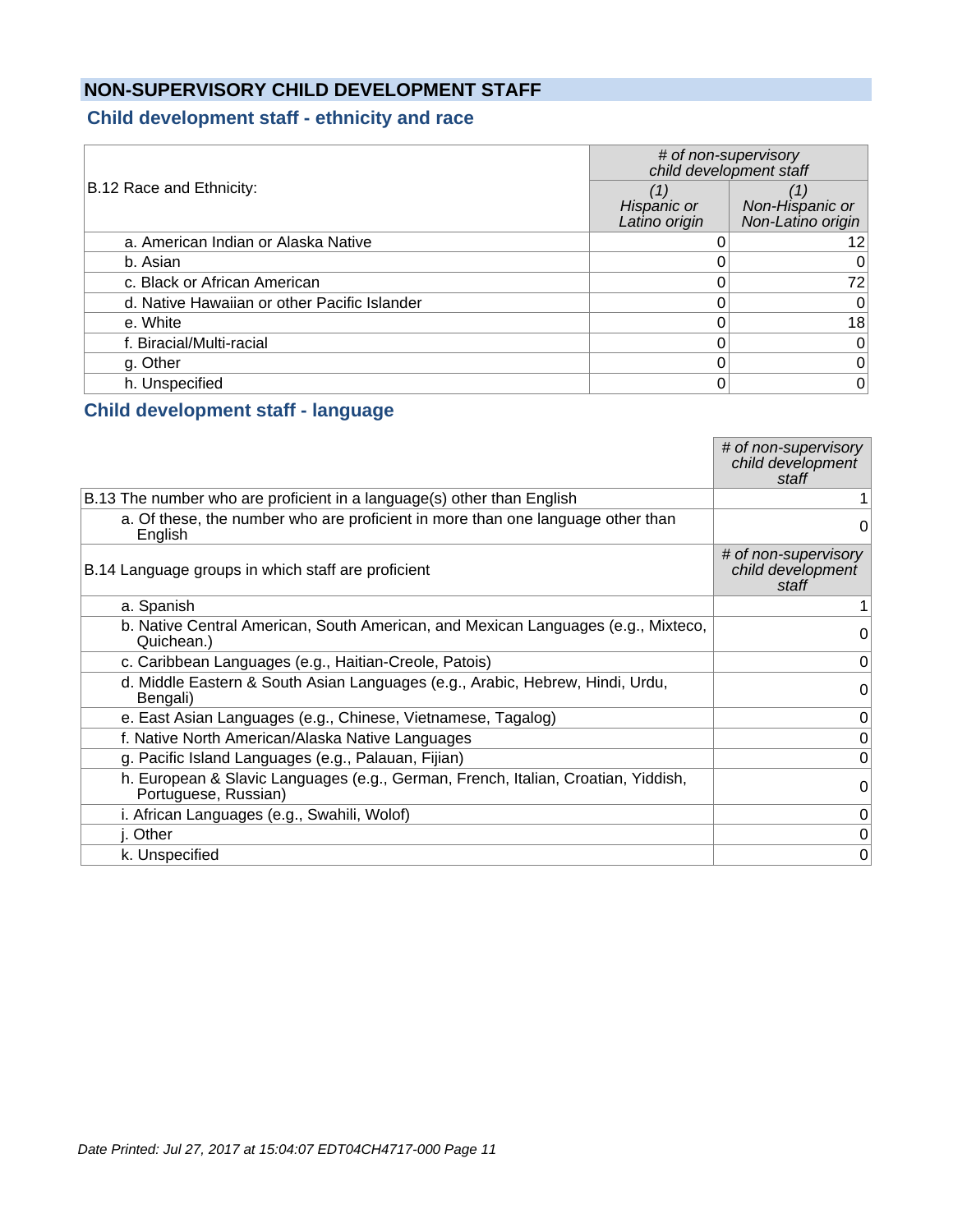#### **Child development staff - classroom teacher turnover**

|                                                                                                                         |                                                                              | # of<br>classroom<br>teachers |
|-------------------------------------------------------------------------------------------------------------------------|------------------------------------------------------------------------------|-------------------------------|
|                                                                                                                         | B.15 The number of classroom teachers who left your program during the year. | 16                            |
|                                                                                                                         | B.16 Of these, the number who left for the following reasons:                | # of<br>classroom<br>teachers |
|                                                                                                                         | a. Higher compensation/benefits package in the same field                    | 8                             |
| b. Change in job field                                                                                                  |                                                                              | 1                             |
| c. Other                                                                                                                |                                                                              | $\overline{7}$                |
| 1. Comments:                                                                                                            | 3-Discharged; 2-Retired; 2-Health                                            |                               |
| B.17 Number of classroom teacher vacancies in your program that remained unfilled for a<br>period of 3 months or longer |                                                                              | $\overline{2}$                |
|                                                                                                                         | B.18 Number of classroom teachers hired during the year due to turnover      | 13                            |

## **Child development staff - Home-based visitor turnover**

|                                                                                                                         | # of<br>home-based<br>visitors |
|-------------------------------------------------------------------------------------------------------------------------|--------------------------------|
| B.19 The number of home-based visitors who left your program during the year                                            | 0                              |
| B.20 Of these, the number who left for the following reasons:                                                           |                                |
| a. Higher compensation/benefits package in the same field                                                               | 0                              |
| b. Change in job field                                                                                                  | 0                              |
| c. Other                                                                                                                | $\Omega$                       |
| B.21 Number of home-based visitor vacancies in the program that remained unfilled for a<br>period of 3 months or longer | $\Omega$                       |
| B.22 Number of home-based visitors hired during the year due to turnover                                                | 0                              |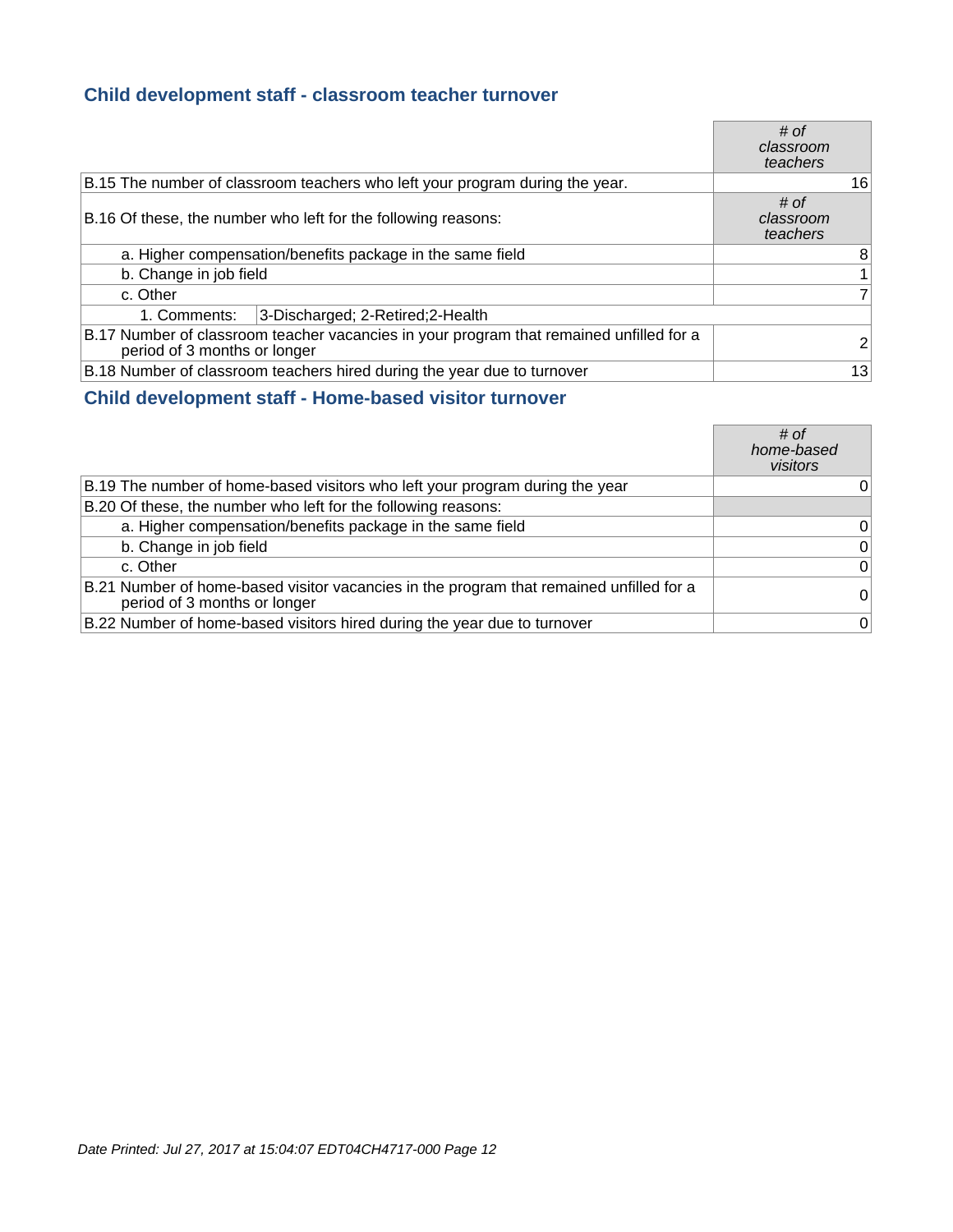### **FAMILY & COMMUNITY PARTNERSHIPS STAFF**

#### **Family & community partnerships staff - qualifications**

|                                                                                                             | # of family<br>workers | # of $\acute{F}CP$<br>supervisors |
|-------------------------------------------------------------------------------------------------------------|------------------------|-----------------------------------|
| B.23 Total number of family & community partnerships staff                                                  | 16                     |                                   |
| a. Of the FCP supervisors, the number who work directly with<br>families, i.e. staff with a family caseload |                        | 0                                 |
| B.24 Comments on staff shared by Head Start and Early Head<br>Start programs:                               |                        |                                   |

B.25 Of the family & community partnerships staff, the number with the following as the highest level of education completed: (1) # of family workers (2) # of FCP supervisors a. A related advanced degree  $\begin{array}{ccc} 1 & 0 & 0 \\ 0 & 1 & 1 \end{array}$ b. A related baccalaureate degree 6 0 c. A related associate degree  $\begin{array}{ccc} 8 & 8 & 0 \end{array}$ d. A family-development-related credential, certificate, or license 0 0 e. None of the qualifications listed in B.25.a through B.25.d above 0 0 Of the staff in B.25.e above, the number enrolled in: 1. A related degree at the associate, baccalaureate, or advanced level <sup>0</sup> <sup>0</sup> 2. Studies leading to a non-degree credential, certificate, or license Studies leading to a non-degree credential, certificate, or license<br>that is family-development-related  $0$ B.26 Of the family & community partnerships staff, the number with a family-development-related credential, regardless of highest level of education completed  $\begin{array}{ccc} 1 & & & 0 \end{array}$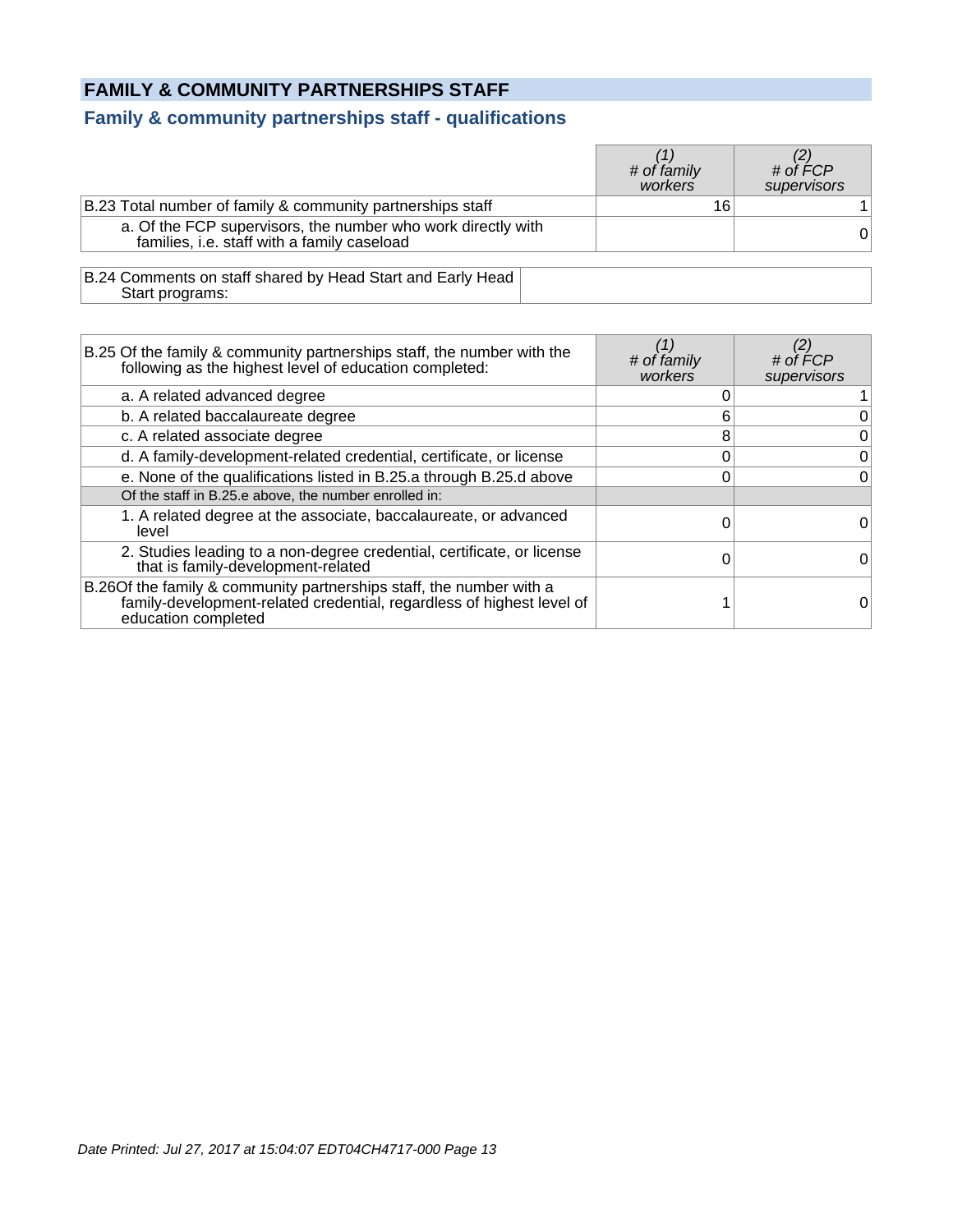## **Education and Child Development Managers/Coordinators - Qualifications**

|                                                                                                                                                                                                                                 | # of $ECD$<br>managers/<br>coordinators   |                |
|---------------------------------------------------------------------------------------------------------------------------------------------------------------------------------------------------------------------------------|-------------------------------------------|----------------|
| B.27 Total number of education & child development managers/coordinators                                                                                                                                                        |                                           | $\overline{2}$ |
|                                                                                                                                                                                                                                 | $#$ of $ECD$<br>managers/<br>coordinators |                |
| Off the education & child development managers/coordinators, the number with the following<br>degrees or credentials:                                                                                                           |                                           |                |
| a. An advanced degree in early childhood education, or an advanced degree in any<br>field and course work equivalent to a major relating to early childhood education<br>with experience teaching preschool-age children        |                                           | 1              |
| b. A baccalaureate degree in early childhood education, or a baccalaureate degree<br>in any field and coursework equivalent to a major relating to early childhood<br>education with experience teaching preschool-age children |                                           | 1              |
|                                                                                                                                                                                                                                 | # of $ECD$<br>managers/<br>coordinators   |                |
| Of the education & child development managers/coordinators, the number with the following<br>degrees or credentials:                                                                                                            |                                           |                |
| c. An associate degree in early childhood education, or an associate degree in any<br>field and coursework equivalent to a major relating to early childhood education<br>with experience teaching preschool-age children       |                                           | 0              |
| Of the education & child development managers/coordinators preschool child development<br>staff in B.27.c above, the number enrolled in:                                                                                        |                                           |                |
| 1. A baccalaureate degree in early childhood education, or a baccalaureate<br>degree in any field and coursework equivalent to a major relating to early<br>childhood education                                                 |                                           | 0              |
|                                                                                                                                                                                                                                 | # of $ECD$<br>managers/<br>coordinators   |                |
| Of the education & child development managers/coordinators, the number with the following<br>degrees or credentials:                                                                                                            |                                           |                |
| d. A Child Development Associate (CDA) credential or state-awarded preschool,<br>infant/toddler, family child care or home-based certification, credential, or<br>licensure that meets or exceeds CDA requirements              |                                           | 0              |
| Of the education & child development managers/coordinators preschool child development<br>staff in B.27.d above, the number enrolled in:                                                                                        |                                           |                |
| 1. A baccalaureate degree in early childhood education, or a baccalaureate<br>degree in any field and coursework equivalent to a major relating to early<br>childhood education                                                 |                                           | 0              |
|                                                                                                                                                                                                                                 | # of ECD<br>managers/<br>coordinators     |                |
| Of the education & child development managers/coordinators, the number with the following<br>degrees or credentials:                                                                                                            |                                           |                |
| e. None of the qualifications listed in B.27.a through B.27.d                                                                                                                                                                   |                                           | 0              |
| Of the education & child development managers/coordinators preschool child development<br>staff in B.27.e above, the number enrolled in:                                                                                        |                                           |                |
| 1. A baccalaureate degree in early childhood education, or a baccalaureate<br>degree in any field and coursework equivalent to a major relating to early<br>childhood education                                                 |                                           | 0              |
| B.28 Comments on education & child development<br>managers/coordinators shared by Head Start and Early<br>Head Start programs:                                                                                                  |                                           |                |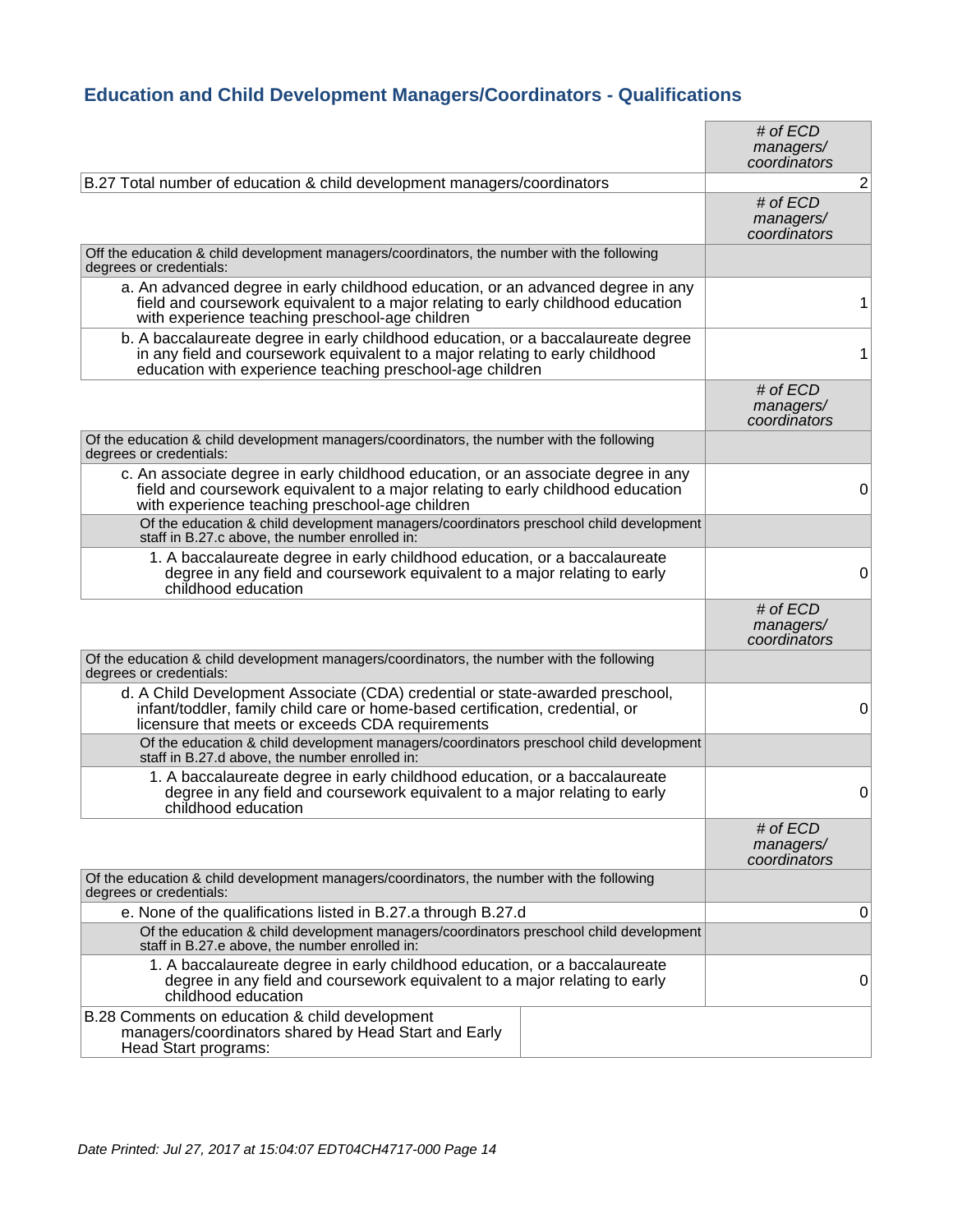# **C. CHILD & FAMILY SERVICES**

## **HEALTH SERVICES**

#### **Health insurance - children**

|                                                                                                                      |                                                                 | # of children at<br>enrollment | # of children at<br>end of enrollment<br>year |
|----------------------------------------------------------------------------------------------------------------------|-----------------------------------------------------------------|--------------------------------|-----------------------------------------------|
| C.1 Number of all children with health insurance                                                                     |                                                                 | 1,166                          | 1,321                                         |
|                                                                                                                      | a. Number enrolled in Medicaid and/or CHIP                      | 1,126                          | 1,289                                         |
| medically indigent insurance)                                                                                        | b. Number enrolled in state-only funded insurance (for example, |                                | 0                                             |
| insurance)                                                                                                           | c. Number with private health insurance (for example, parent's  | 36                             | 28                                            |
| d. Number with health insurance other than those listed above, for<br>example, Military Health (Tri-Care or CHAMPUS) |                                                                 |                                |                                               |
| 1. Specify                                                                                                           | Military health insurance                                       |                                |                                               |
| C.2. Number of children with no health insurance                                                                     |                                                                 | 174                            | 19                                            |

#### **Medical**

#### **Medical home - children**

|                                                                                                | # of children at<br>enrollment | # of children at<br>end of enrollment<br>year |
|------------------------------------------------------------------------------------------------|--------------------------------|-----------------------------------------------|
| C.5 Number of children with an ongoing source of continuous, accessible<br>health care         | 856                            | 1,268                                         |
| C.6 Number of children receiving medical services through the Indian<br><b>Health Service</b>  |                                | 0                                             |
| C.7 Number of children receiving medical services through a migrant<br>community health center |                                | 0                                             |

## **Medical services - children**

|                                                                                                                                                                                                           | # of children at<br>enrollment | (2)<br># of children at end<br>of enrollment year |
|-----------------------------------------------------------------------------------------------------------------------------------------------------------------------------------------------------------|--------------------------------|---------------------------------------------------|
| C.8 Number of all children who are up-to-date on a schedule of age-<br>appropriate preventive and primary health care, according to the relevant state's EPSDT schedule for well child care               | 358                            | 1,186                                             |
|                                                                                                                                                                                                           |                                | # of children<br>at end of<br>enrollment year     |
| a. Of these, the number diagnosed by a health care professional with a chronic<br>condition needing medical treatment since last year's PIR was reported                                                  |                                | 65                                                |
| 1. Of these, the number who have received or are receiving medical treatment                                                                                                                              |                                | 60                                                |
| b. Specify the primary reason that children who needed medical treatment, for any<br>chronic condition diagnosed by a health care professional since last year's PIR was<br>reported, did not receive it: |                                | Appointment is<br>scheduled for<br>future date    |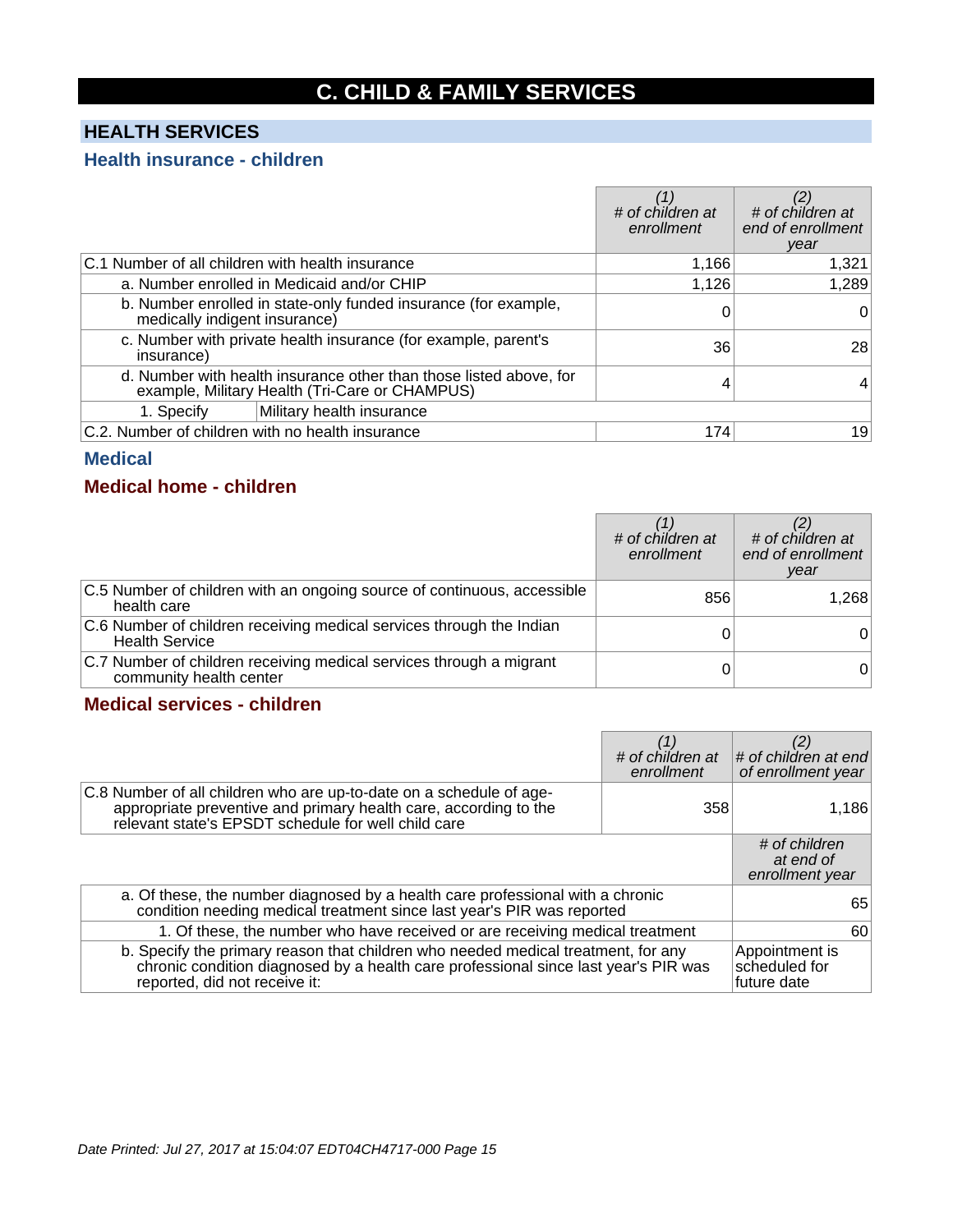| C.9 Number of all children who received medical treatment for the following chronic<br>conditions since last year's PIR was reported, regardless of when the condition was first<br>diagnosed by a health care professional: | # of children  |
|------------------------------------------------------------------------------------------------------------------------------------------------------------------------------------------------------------------------------|----------------|
| a. Anemia                                                                                                                                                                                                                    | 3              |
| b. Asthma                                                                                                                                                                                                                    | 49             |
| c. Hearing Difficulties                                                                                                                                                                                                      | $\mathbf 0$    |
| d. Vision Problems                                                                                                                                                                                                           | 5              |
| e. High Lead Levels                                                                                                                                                                                                          | $\overline{4}$ |
| f. Diabetes                                                                                                                                                                                                                  | $\Omega$       |

## **Body Mass Index (BMI) - children (HS and Migrant programs)**

| C.10 Number of all children who are in the following weight categories according to the 2000<br>CDC BMI-for-age growth charts | # of children<br>at enrollment |
|-------------------------------------------------------------------------------------------------------------------------------|--------------------------------|
| a. Underweight (BMI less than 5th percentile for child's age and sex)                                                         | 42.                            |
| b. Healthy weight (at or above 5th percentile and below 85th percentile for child's age<br>and sex)                           | 961                            |
| c. Overweight (BMI at or above 85th percentile and below 95th percentile for child's age<br>and sex)                          | 119                            |
| d. Obese (BMI at or above 95th percentile for child's age and sex)                                                            | 218                            |

## **Immunization services - children**

|                                                                                                                                                                                                                         | # of children at<br>enrollment | # of children<br>at end of<br>enrollment year |
|-------------------------------------------------------------------------------------------------------------------------------------------------------------------------------------------------------------------------|--------------------------------|-----------------------------------------------|
| C.11 Number of children who have been determined by a health care<br>professional to be up-to-date on all immunizations appropriate for<br>their age                                                                    | 1,031                          | 1.051                                         |
| C.12 Number of children who have been determined by a health care<br>professional to have received all immunizations possible at this time,<br>but who have not received all immunizations appropriate for their<br>age | 307                            | 287                                           |
| C.13 Number of children who meet their state's guidelines for an<br>exemption from immunizations                                                                                                                        |                                |                                               |

### **Dental**

## **Dental home - children**

|                                                                                          | # of children at<br>enrollment | # of children at<br>end of enrollment<br>vear |
|------------------------------------------------------------------------------------------|--------------------------------|-----------------------------------------------|
| C.17 Number of children with continuous, accessible dental care provided<br>by a dentist | 621                            | 1.144                                         |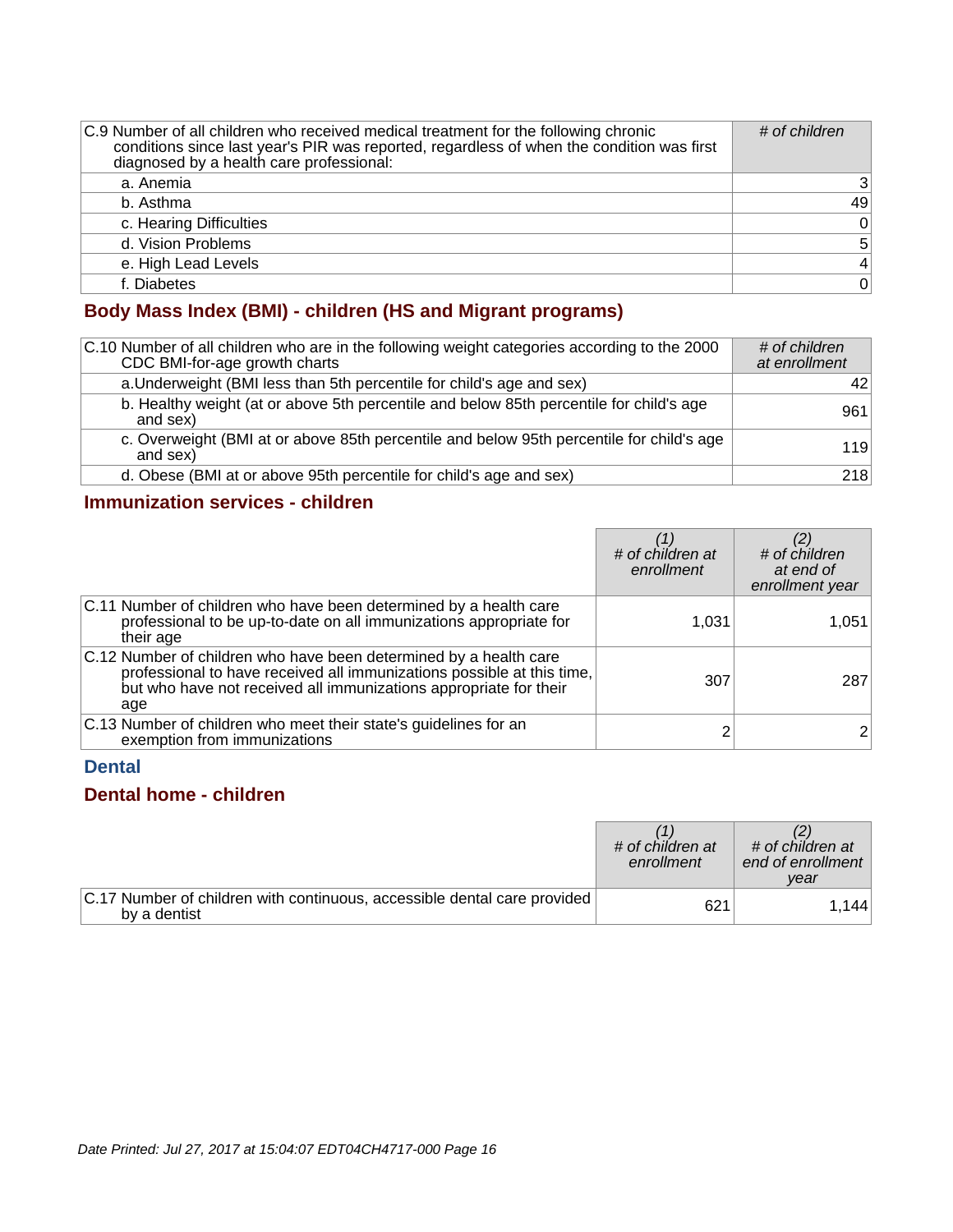### **Preschool dental services (HS and Migrant programs)**

|                                                                                                                                                                       | # of children |       |
|-----------------------------------------------------------------------------------------------------------------------------------------------------------------------|---------------|-------|
| C.18 Number of children who received preventive care since last year's PIR was reported                                                                               |               | 1,051 |
| C.19 Number of all children, including those enrolled in Medicaid or CHIP, who have<br>completed a professional dental examination since last year's PIR was reported |               | 1,051 |
| a. Of these, the number of children diagnosed as needing treatment since last year's<br>PIR was reported.                                                             |               | 359   |
| 1. Of these, the number of children who have received or are receiving treatment                                                                                      |               | 204   |
| b. Specify the primary reason that children who needed dental treatment did not receive Appointment is                                                                | future date   |       |

## **MENTAL HEALTH SERVICES**

#### **Mental health professional**

|                                                                                                 | # of hours |    |
|-------------------------------------------------------------------------------------------------|------------|----|
| C.22 Average total hours per operating month a mental health professional(s) spends on-<br>site |            | 34 |

#### **Mental health services**

| C.23 Indicate the number of enrolled children who were served by the mental health (MH)<br>professional(s) since last year's PIR was reported.                   | # of children<br>at end of<br>enrollment year |
|------------------------------------------------------------------------------------------------------------------------------------------------------------------|-----------------------------------------------|
| a. Number of children for whom the MH professional consulted with program staff<br>about the child's behavior / mental health                                    | 35                                            |
| 1. Of these, the number for whom the MH professional provided three or more<br>consultations with program staff since last year's PIR was reported               | 30                                            |
| b. Number of children for whom the MH professional consulted with the parent(s) /<br>guardian(s) about their child's behavior/mental health                      | 34                                            |
| 1. Of these, the number for whom the MH professional provided three or more<br>consultations with the parent(s) / guardian(s) since last year's PIR was reported | 32                                            |
| c. Number of children for whom the MH professional provided an individual mental<br>health assessment                                                            | 36                                            |
| d. Number of children for whom the MH professional facilitated a referral for mental<br>health services                                                          | 36                                            |

### **Mental health referrals**

|                                                                                                                                                 | # of children<br>at end of<br>enrollment year |
|-------------------------------------------------------------------------------------------------------------------------------------------------|-----------------------------------------------|
| C.24 Number of children who were referred by the program for mental health services<br>outside of Head Start since last year's PIR was reported | 36 <sup>1</sup>                               |
| a. Of these, the number who received mental health services since last year's PIR<br>was reported                                               | 33 <sup>1</sup>                               |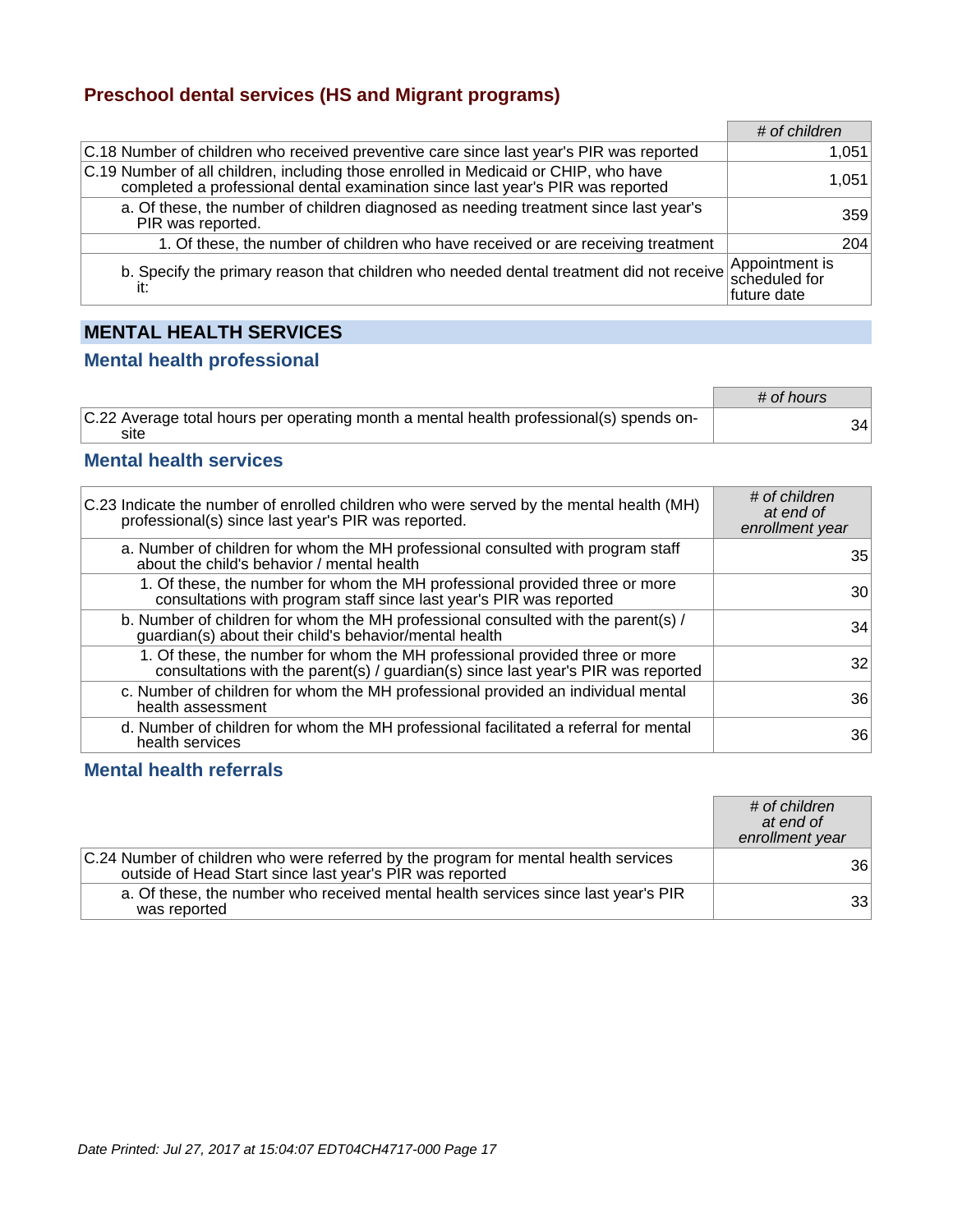## **DISABILITIES SERVICES**

## **Preschool disabilities services (HS and Migrant programs)**

|                                                                                                                                                                                                                     | # of children |
|---------------------------------------------------------------------------------------------------------------------------------------------------------------------------------------------------------------------|---------------|
| C.25 Number of children enrolled in the program who have an Individualized Education<br>Program (IEP) indicating they have been determined eligible by the LEA to receive<br>special education and related services | 164           |
| a. Of these, the number who were determined eligible to receive special education<br>and related services:                                                                                                          | # of children |
| 1. Prior to enrollment into the program for this enrollment year                                                                                                                                                    | 66            |
| 2. During this enrollment year                                                                                                                                                                                      | 98            |
| b. Of these, the number who have not received special education and related<br>services                                                                                                                             | $\Omega$      |

#### **Preschool primary disabilities (HS and Migrant programs)**

| C.27 Diagnosed primary disability                                                   | (1)<br># of children<br>determined to<br>have this disability | # of children<br>receiving special<br>services |
|-------------------------------------------------------------------------------------|---------------------------------------------------------------|------------------------------------------------|
| a. Health impairment(i.e. meeting IDEA definition of 'other<br>health impairments') |                                                               | O                                              |
| b. Emotional disturbance                                                            | 0                                                             | $\overline{0}$                                 |
| c. Speech or language impairments                                                   | 130                                                           | 130                                            |
| d. Intellectual disabilities                                                        |                                                               | 0                                              |
| e. Hearing impairment, including deafness                                           |                                                               | $\overline{0}$                                 |
| f. Orthopedic impairment                                                            | 0                                                             | 0                                              |
| g. Visual impairment, including blindness                                           | 0                                                             | 0                                              |
| h. Specific learning disability                                                     | 0                                                             | 0                                              |
| i. Autism                                                                           |                                                               | 0                                              |
| j. Traumatic brain injury                                                           |                                                               | 0                                              |
| k. Non-categorical/developmental delay                                              | 34                                                            | 34                                             |
| I. Multiple disabilities (excluding deaf-blind)                                     | 0                                                             | $\overline{0}$                                 |
| m. Deaf-blind                                                                       | 0                                                             | 0                                              |

## **EDUCATION AND DEVELOPMENT TOOLS/APPROACHES**

## **Screening**

|                                                                                                                                                                                          | # of children |
|------------------------------------------------------------------------------------------------------------------------------------------------------------------------------------------|---------------|
| C.28 Number of all newly enrolled children since last year's PIR was reported                                                                                                            | 1.045         |
| C.29 Number of all newly enrolled children who completed required screenings within 45<br>days for developmental, sensory, and behavioral concerns since last year's PIR was<br>reported | 947           |
| a. Of these, the number identified as needing follow-up assessment or formal<br>evaluation to determine if the child has a disability                                                    | 310           |
| C.30 The instrument(s) used by the program for developmental screening:                                                                                                                  |               |
| <b>Brigance Preschool Screen</b>                                                                                                                                                         |               |

#### **Assessment**

| C.31 Approach or tool(s) used by the program to support ongoing child assessment: |                  |
|-----------------------------------------------------------------------------------|------------------|
| Name/title                                                                        | Locally designed |
| Teaching Strategies GOLD Online                                                   | No.              |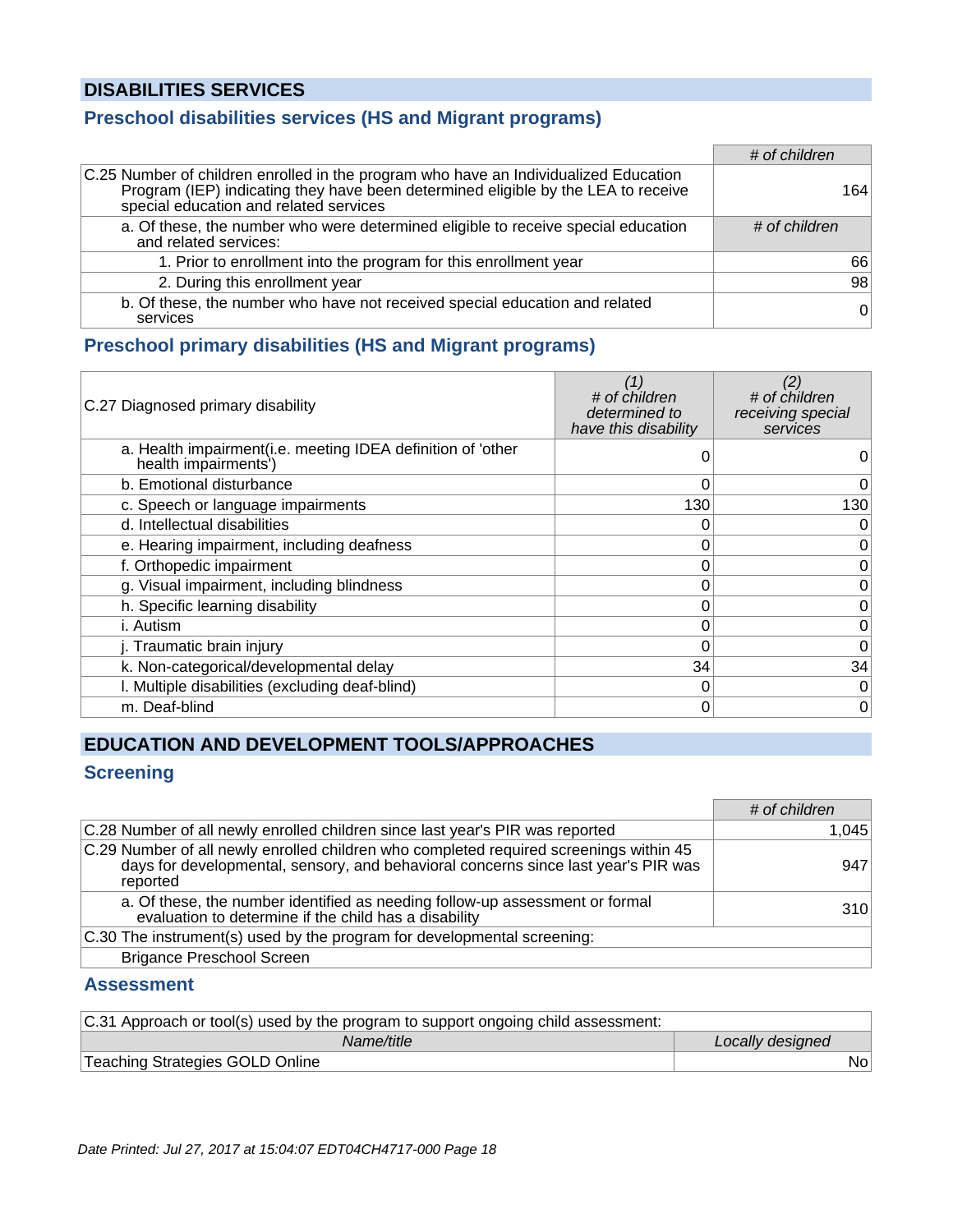## **Curriculum**

| C.32 What curriculum does your program use: |                  |
|---------------------------------------------|------------------|
| a. For center-based services:               |                  |
| Name/title                                  | Locally designed |
| Creative Curriculum (PreSchool)             | <b>No</b>        |
| b. For family child care services:          |                  |
| c. For home-based services:                 |                  |
| STAFF-CHILD INTERACTION OBSERVATION TOOLS   |                  |
|                                             | # of programs    |

|                                                                                         | # or programs    |
|-----------------------------------------------------------------------------------------|------------------|
| C.33 Does the program routinely use staff-child interaction observation tools to assess | Yesl             |
|                                                                                         |                  |
|                                                                                         |                  |
| Name/title                                                                              | Locally designed |
| <b>Classroom Assessment Scoring System</b><br>(CLASS)                                   | No               |
|                                                                                         |                  |
|                                                                                         |                  |
|                                                                                         |                  |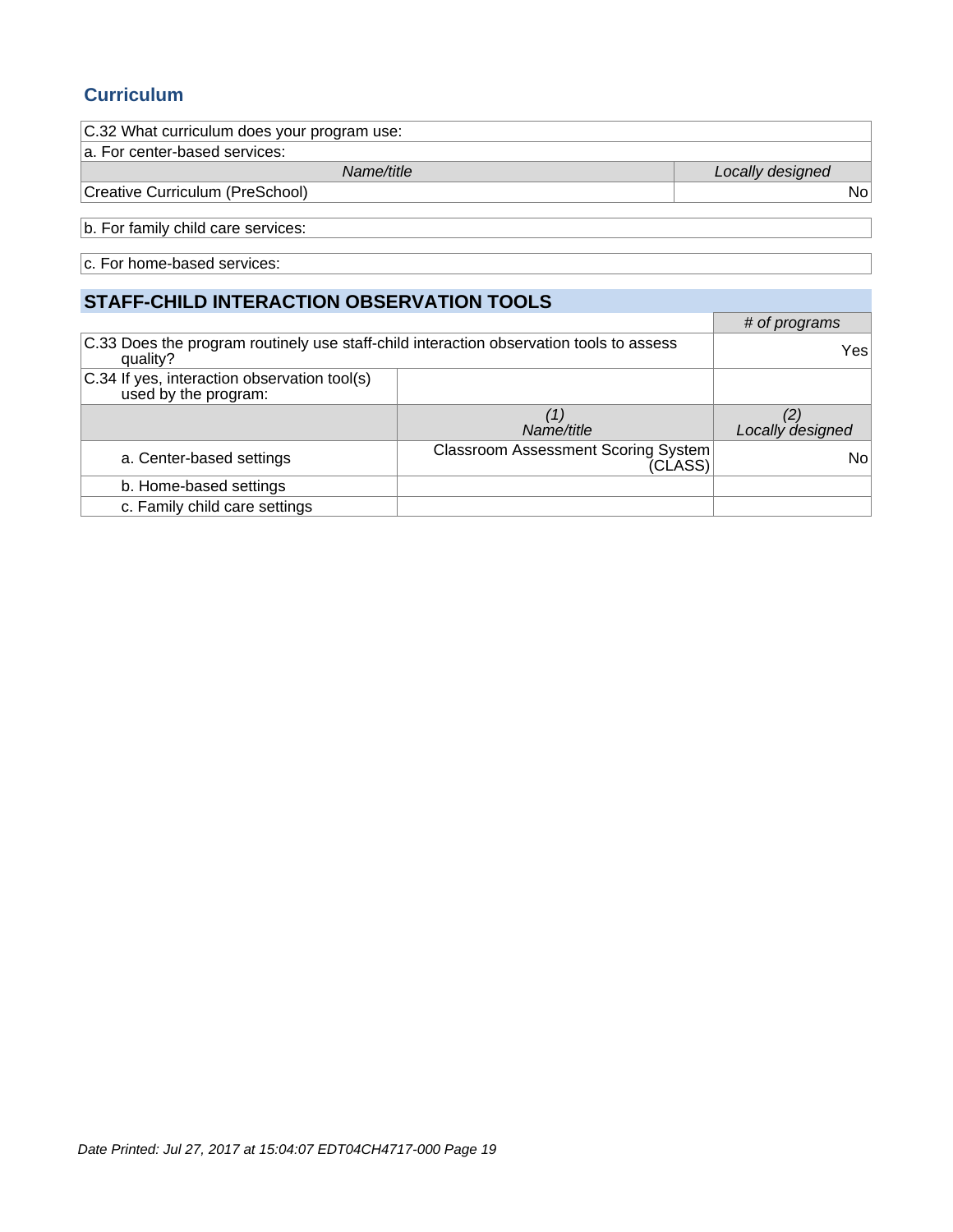## **FAMILY AND COMMUNITY PARTNERSHIPS**

## **Number of families**

|                                                                                                                      | # of families<br>at enrollment               |
|----------------------------------------------------------------------------------------------------------------------|----------------------------------------------|
| C.35 Total number of families:                                                                                       | 1,300                                        |
| a. Of these, the number of two-parent families                                                                       | 246                                          |
| b. Of these, the number of single-parent families                                                                    | 1,054                                        |
|                                                                                                                      |                                              |
| C.36 Of the number of two-parent families, the number in which the parent/guardian<br>figures are best described as: | # of two-parent<br>families<br>at enrollment |
| a. Parents (biological, adoptive, stepparents, etc.)                                                                 | 231                                          |
| b. Grandparents                                                                                                      | 8                                            |
| c. Relatives other than grandparents                                                                                 |                                              |
| d. Foster parents not including relatives                                                                            | 6                                            |
| e. Other                                                                                                             | 0                                            |

1. Specify:

| C.37 Of the number of single-parent families, the number in which the parent/guardian<br>figure is best described as: | # of single-parent<br>families<br>at enrollment |
|-----------------------------------------------------------------------------------------------------------------------|-------------------------------------------------|
| a. Mother (biological, adoptive, stepmother, etc.)                                                                    | 1,003                                           |
| b. Father (biological, adoptive, stepfather, etc.)                                                                    | 31 <sub>1</sub>                                 |
| c. Grandparent                                                                                                        | 5 <sup>2</sup>                                  |
| d. Relative other than grandparent                                                                                    | 6                                               |
| e. Foster parent not including relative                                                                               | 9                                               |
| f. Other                                                                                                              | 0                                               |
| 1. Specify:                                                                                                           |                                                 |

## **Employment**

| C.38 Of the number of two-parent families, the number of families in which:       | # of families<br>at enrollment |
|-----------------------------------------------------------------------------------|--------------------------------|
| a. Both parents/guardians are employed                                            | 28                             |
| b. One parent/guardian is employed                                                | 167                            |
| c. Both parents/guardians are not working (i.e. unemployed, retired, or disabled) | 51                             |
|                                                                                   |                                |
| C.39 Of the number of single-parent families, the number of families in which:    | # of families<br>at enrollment |
| a. The parent/guardian is employed                                                | 414                            |
| b. The parent/guardian is not working (i.e. unemployed, retired, or disabled)     | 640                            |
|                                                                                   |                                |
| C.40 The number of all families in which:                                         | # of families<br>at oprollmant |

| C.40 The number of all families in which:                                                   | <u>+ UN Idilillies</u><br>at enrollment |
|---------------------------------------------------------------------------------------------|-----------------------------------------|
| a. At least one parent/guardian is a member of the United States military on active<br>dutv |                                         |
| b. At least one parent/guardian is a veteran of the United States military                  |                                         |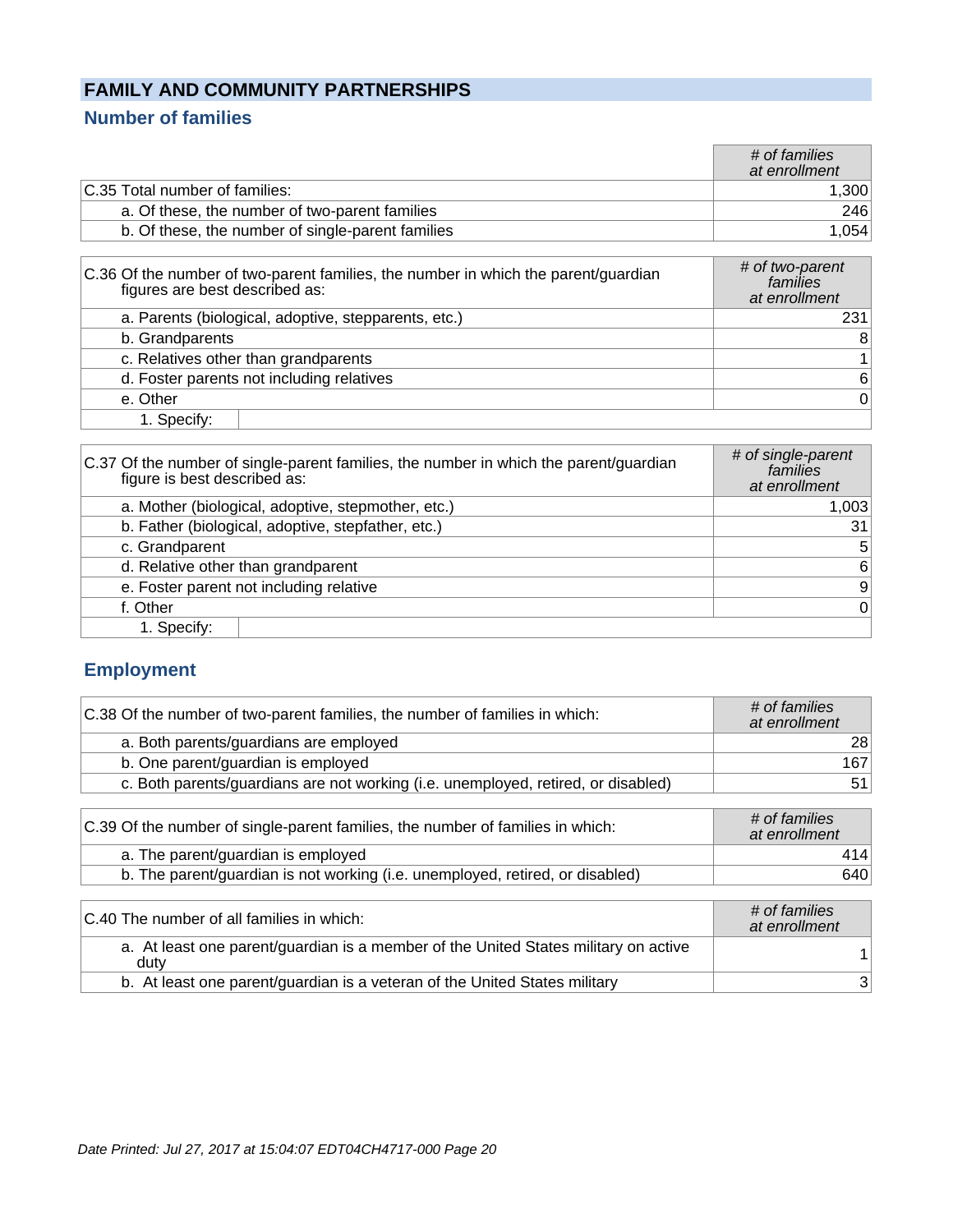## **Federal or other assistance**

|                                                                                                                                                            | # of families<br>at enrollment | # of families at<br>end of enrollment<br>year |
|------------------------------------------------------------------------------------------------------------------------------------------------------------|--------------------------------|-----------------------------------------------|
| C.41 Total number of families receiving any cash benefits or other<br>services under the Federal Temporary Assistance for Needy<br>Families (TANF) Program | 16                             | 51                                            |
| C.42 Total number of families receiving Supplemental Security Income<br>(SSI)                                                                              | 22                             | 92                                            |
| C.43 Total number of families receiving services under the Special<br>Supplemental Nutrition Program for Women, Infants, and Children<br>(WIC)             | 478                            | 519                                           |
| C.44 Total number of families receiving services under the Supplemental<br>Nutrition Assistance Program (SNAP), formerly referred to as Food<br>Stamps     | 802                            | 972                                           |

## **Job training/school**

| C.45 Of the number of two-parent families, the number of families in which: | # of families<br>at enrollment |
|-----------------------------------------------------------------------------|--------------------------------|
| a. Both parents/guardians are in job training or school                     | 6                              |
| b. One parent/guardian is in job training or school                         | 28                             |
| c. Neither parent/guardian is in job training or school                     | 212                            |

| C.46 Of the number of single-parent families, the number of families in which: | # of families<br>at enrollment |
|--------------------------------------------------------------------------------|--------------------------------|
| a. The parent/guardian is in job training or school                            | 83                             |
| b. The parent/guardian is not in job training or school                        | 971                            |

| C.47 Of the total number of all families, the number in which one or more parent/guardian:            | # of families<br>at end of<br>enrollment year |
|-------------------------------------------------------------------------------------------------------|-----------------------------------------------|
| a. Completed a grade level in school, prior to high school graduation (e.g. 8th grade,<br>11th grade) | 0                                             |
| b. Completed high school or was awarded a GED during this program year                                | 0                                             |
| c. Completed an associate degree during this program year                                             | $\Omega$                                      |
| d. Completed a baccalaureate or advanced degree during this program year                              | 0                                             |

|                                                                                                                                                                                                 | # of families<br>at end of<br>enrollment year |
|-------------------------------------------------------------------------------------------------------------------------------------------------------------------------------------------------|-----------------------------------------------|
| C.48 Of the total number of all families, the number in which one or more parent/guardian<br>completed a job training program, professional certificate, or license during this<br>program year | 2                                             |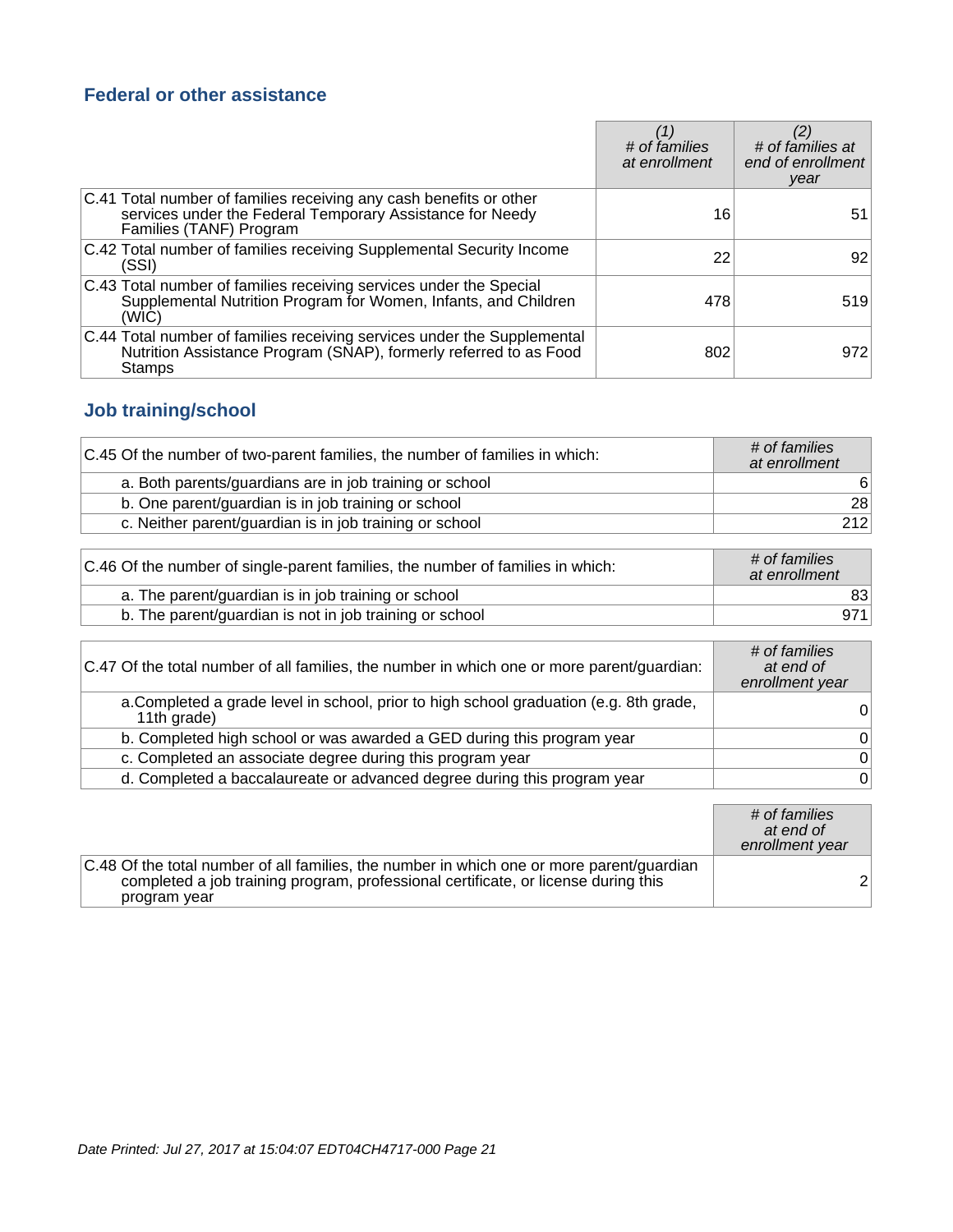## **Parent/guardian education**

| C.49 Of the total number of families, the highest level of education obtained by the child's<br>$parent(s) / quartian(s)$ : | # of families<br>at enrollment |
|-----------------------------------------------------------------------------------------------------------------------------|--------------------------------|
| a. An advanced degree or baccalaureate degree                                                                               | 761                            |
| b. An associate degree, vocational school, or some college                                                                  | 129                            |
| c. A high school graduate or GED                                                                                            | 775                            |
| d. Less than high school graduate                                                                                           | 320                            |

## **Family services**

| C.50 Types of family services                                                                                             | (1)<br># of families with<br>an expressed<br>interest or<br><i>identified need</i><br>during the<br>program year | (2)<br># of families that<br>received the<br>following<br>services<br>during the<br>program year |
|---------------------------------------------------------------------------------------------------------------------------|------------------------------------------------------------------------------------------------------------------|--------------------------------------------------------------------------------------------------|
| a. Emergency/crisis intervention such as meeting immediate needs<br>for food, clothing, or shelter                        | 21                                                                                                               | 21                                                                                               |
| b. Housing assistance such as subsidies, utilities, repairs, etc.                                                         | 53                                                                                                               | 53                                                                                               |
| c. Mental health services                                                                                                 | 7                                                                                                                | 7                                                                                                |
| d. English as a Second Language (ESL) training                                                                            | 29                                                                                                               | 29                                                                                               |
| e. Adult education such as GED programs and college selection                                                             | 129                                                                                                              | 129                                                                                              |
| f. Job training                                                                                                           | 64                                                                                                               | 64                                                                                               |
| g. Substance abuse prevention                                                                                             | 0                                                                                                                | 0                                                                                                |
| h. Substance abuse treatment                                                                                              | 0                                                                                                                | $\mathbf 0$                                                                                      |
| i. Child abuse and neglect services                                                                                       | 100                                                                                                              | 100                                                                                              |
| j. Domestic violence services                                                                                             | 6                                                                                                                | 6                                                                                                |
| k. Child support assistance                                                                                               | 2                                                                                                                | $\overline{2}$                                                                                   |
| I. Health education                                                                                                       | 113                                                                                                              | 113                                                                                              |
| m. Assistance to families of incarcerated individuals                                                                     |                                                                                                                  |                                                                                                  |
| n. Parenting education                                                                                                    | 82                                                                                                               | 82                                                                                               |
| o. Relationship/marriage education                                                                                        | 33                                                                                                               | 33                                                                                               |
| p. Asset building services (such as financial education, opening<br>savings and checking accounts, debt counseling, etc.) | 31                                                                                                               | 31                                                                                               |
| C.51 Of these, the number of families who were counted in at least one of<br>the services listed above                    | 631                                                                                                              | 631                                                                                              |

## **Father engagement**

| C.52 Number of fathers/father figures who were engaged in the following activities during<br>this program year:            | # of father/ father<br>figures |
|----------------------------------------------------------------------------------------------------------------------------|--------------------------------|
| a. Family assessment                                                                                                       | 44                             |
| b. Family goal setting                                                                                                     | 15                             |
| c. Involvement in child's Head Start child development experiences (e.g. home visits,<br>parent-teacher conferences, etc.) | 290                            |
| d. Head Start program governance, such as participation in the Policy Council or<br>policy committees                      | 41                             |
| e. Parenting education workshops                                                                                           | 86                             |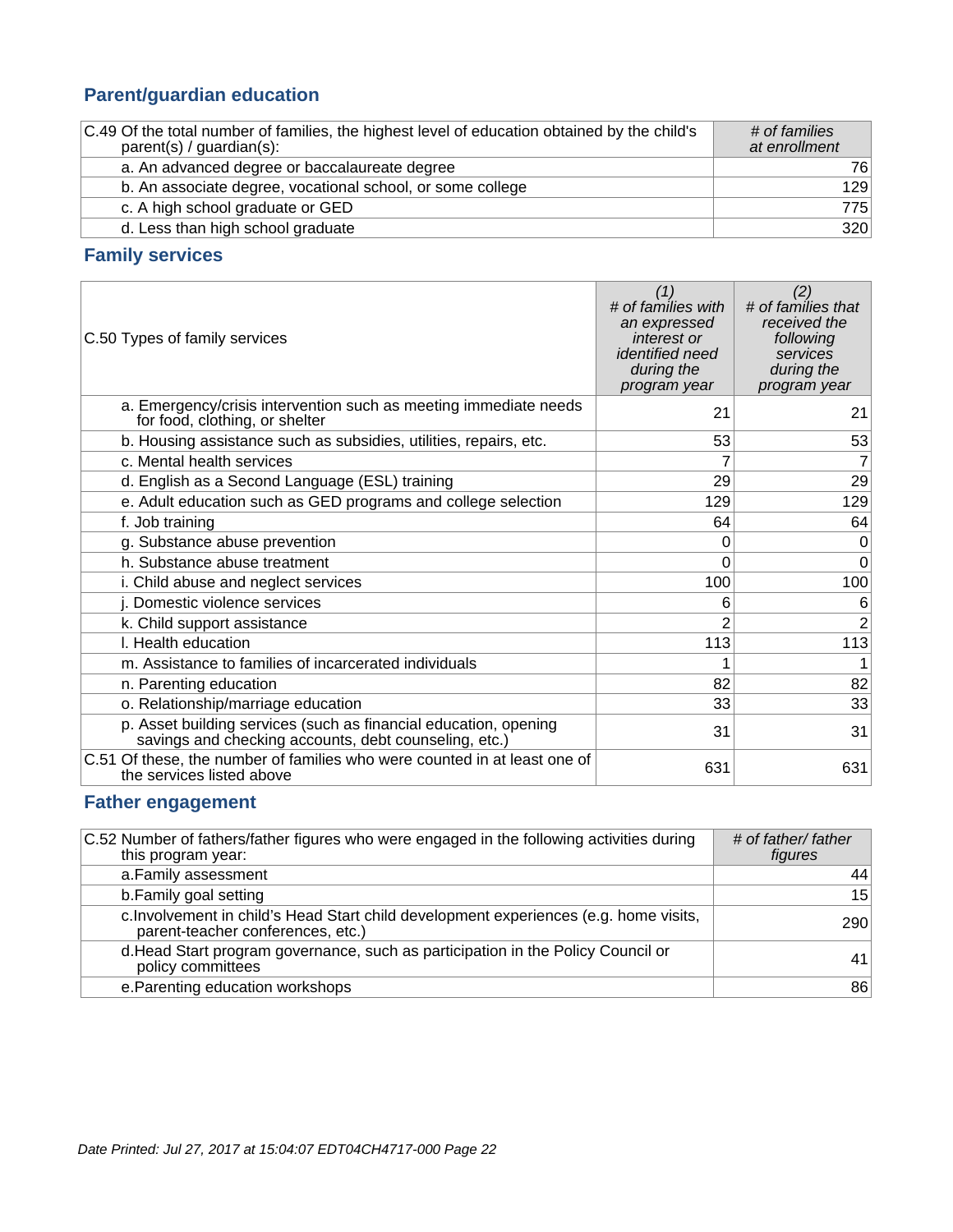#### **Homelessness services**

|                                                                                                                | # of families |    |
|----------------------------------------------------------------------------------------------------------------|---------------|----|
| C.53 Total number of families experiencing homelessness that were served during the<br>enrollment year         |               | 28 |
|                                                                                                                | # of children |    |
| C.54 Total number of children experiencing homelessness that were served during the<br>enrollment year         |               | 28 |
|                                                                                                                | # of families |    |
| $ C.55$ Total number of families experiencing homelessness that acquired housing during the<br>enrollment year |               | 15 |

#### **Foster care and child welfare**

|                                                                                                                               | # of children   |
|-------------------------------------------------------------------------------------------------------------------------------|-----------------|
| C.56 Total number of enrolled children who were in foster care at any point during the<br>program year                        | 15 <sup>1</sup> |
| C.57 Total number of enrolled children who were referred to Head Start/Early Head Start<br>services by a child welfare agency |                 |

## **Collaboration Agreements and Community Engagement**

### **Child care partners**

|                                                                                                                           | # of formal<br>agreements |
|---------------------------------------------------------------------------------------------------------------------------|---------------------------|
| C.58 Total number of formal aggrements with Child Care Partners during program year                                       |                           |
| a. Of the Child Care Partners, the number of formal contractual agreements made<br>void or broken during the program year | 0                         |

## **Local education agency (LEA)**

|                                                             | # of LEAs                 |
|-------------------------------------------------------------|---------------------------|
| C.59 Number of LEAs in the program's service area           |                           |
| C.60 Number of formal agreements the program has with LEAs: | # of formal<br>agreements |
| a. To coordinate services for children with disabilities    |                           |
| b. To coordinate transition services                        |                           |

### **Public school pre-kindergarten programs**

|                                                                                                                                  | Yes / No |
|----------------------------------------------------------------------------------------------------------------------------------|----------|
| C.61 Does the program have formal collaboration and resource sharing agreements with<br>public school pre-kindergarten programs? | Nol      |

#### **Part C agencies**

|                                                                                                                              | # of Part C Agencies      |
|------------------------------------------------------------------------------------------------------------------------------|---------------------------|
| C.62 Number of Part C agencies in the program's service area                                                                 |                           |
|                                                                                                                              | # of formal<br>agreements |
| a. Number of formal agreements the program has with Part C agencies to coordinate<br>services for children with disabilities |                           |